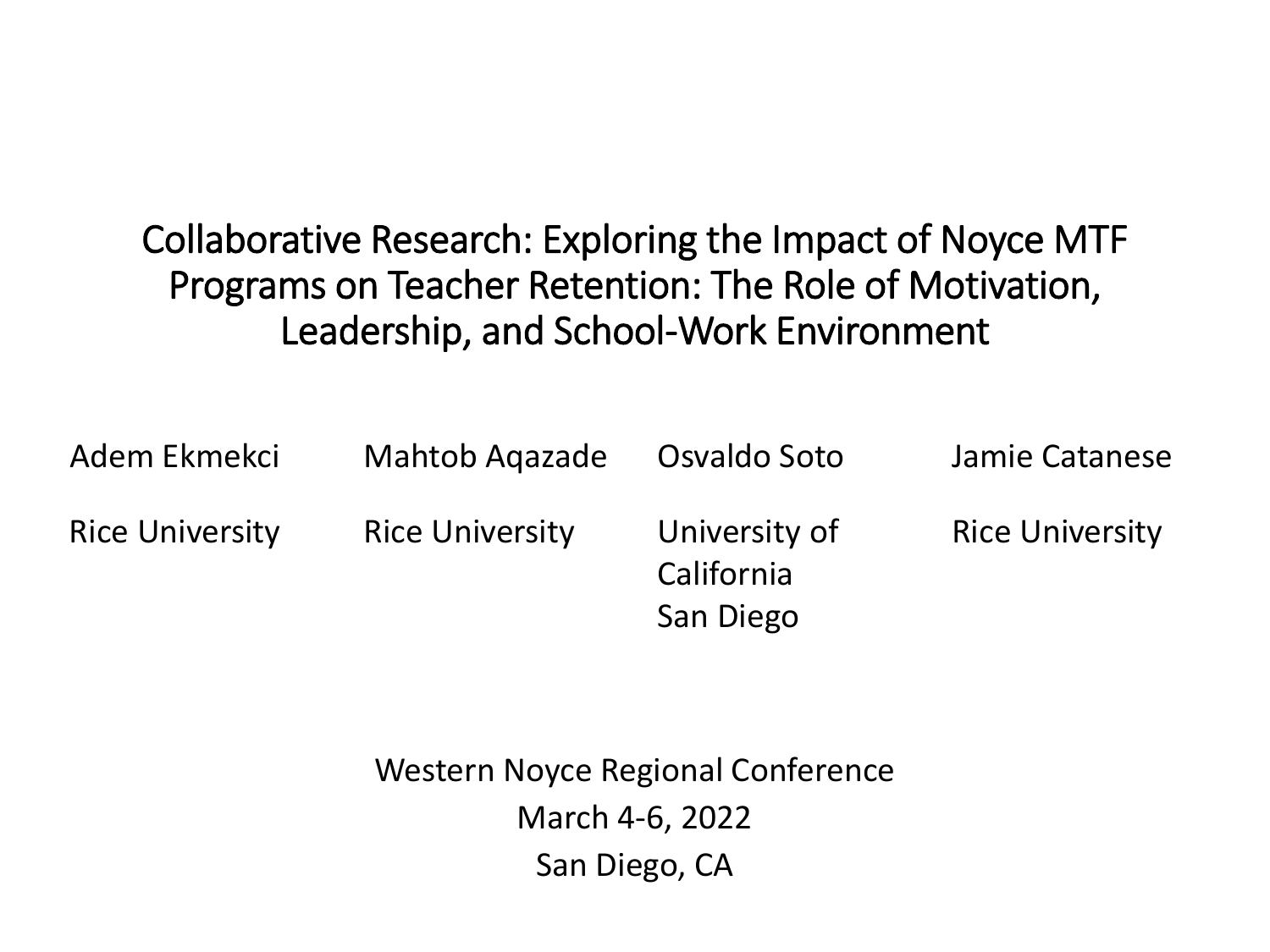



DUE #1949925





DUE #1949927

DUE #1949969

DUE #1949985

DUE #1950001













U N I V E R S I T Y  $\mathcal I$ 

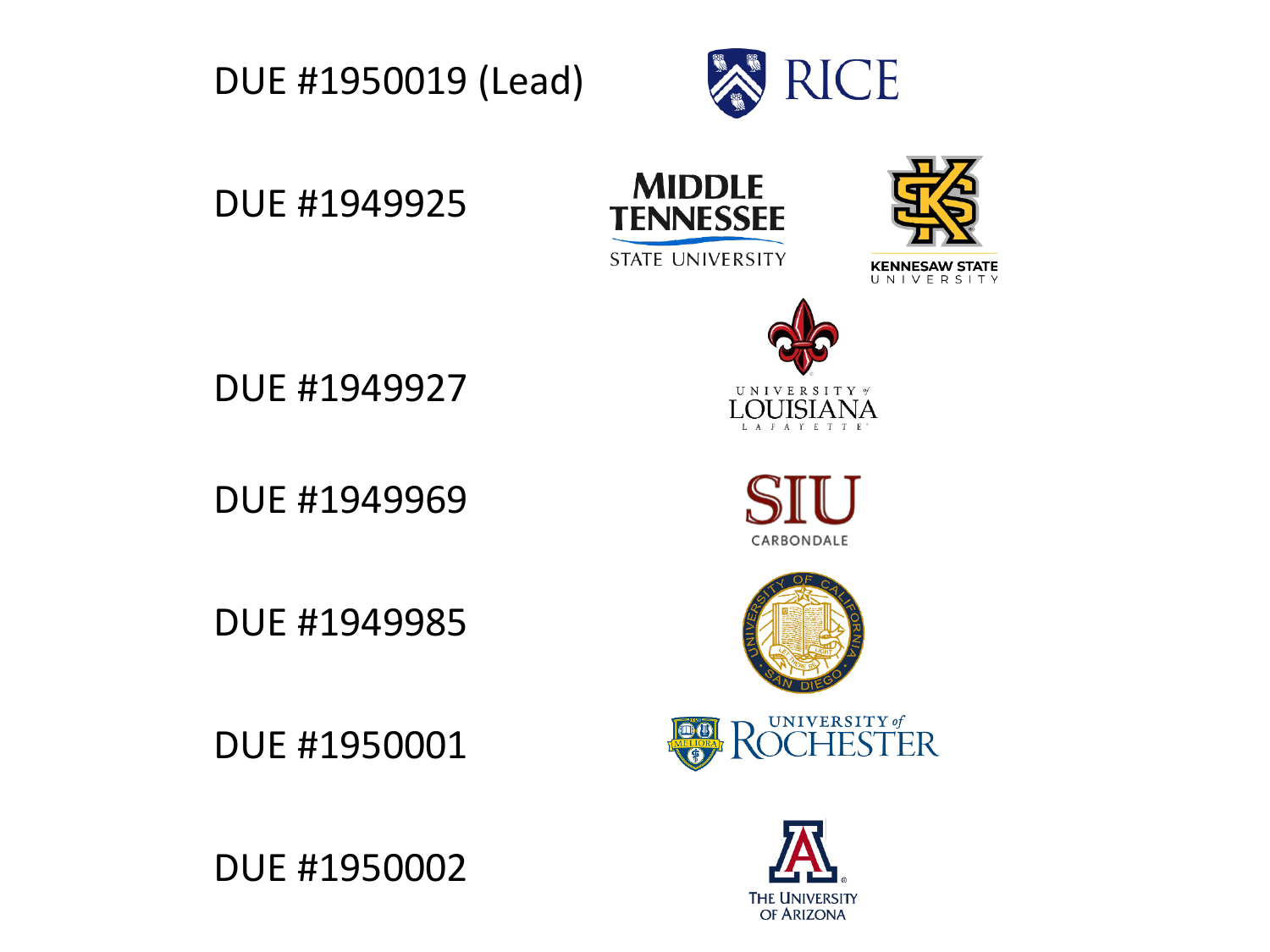### Overview

Share our research (design and results so far) and stimulate discussions. Each section 5-10 min present 5-10 min Qs feedback, 10-15 min overall discussion

- 1. Project overview and design
- 2. Results from the pilot study survey
- 3. Preliminary results from the main study survey
- 4. Interviews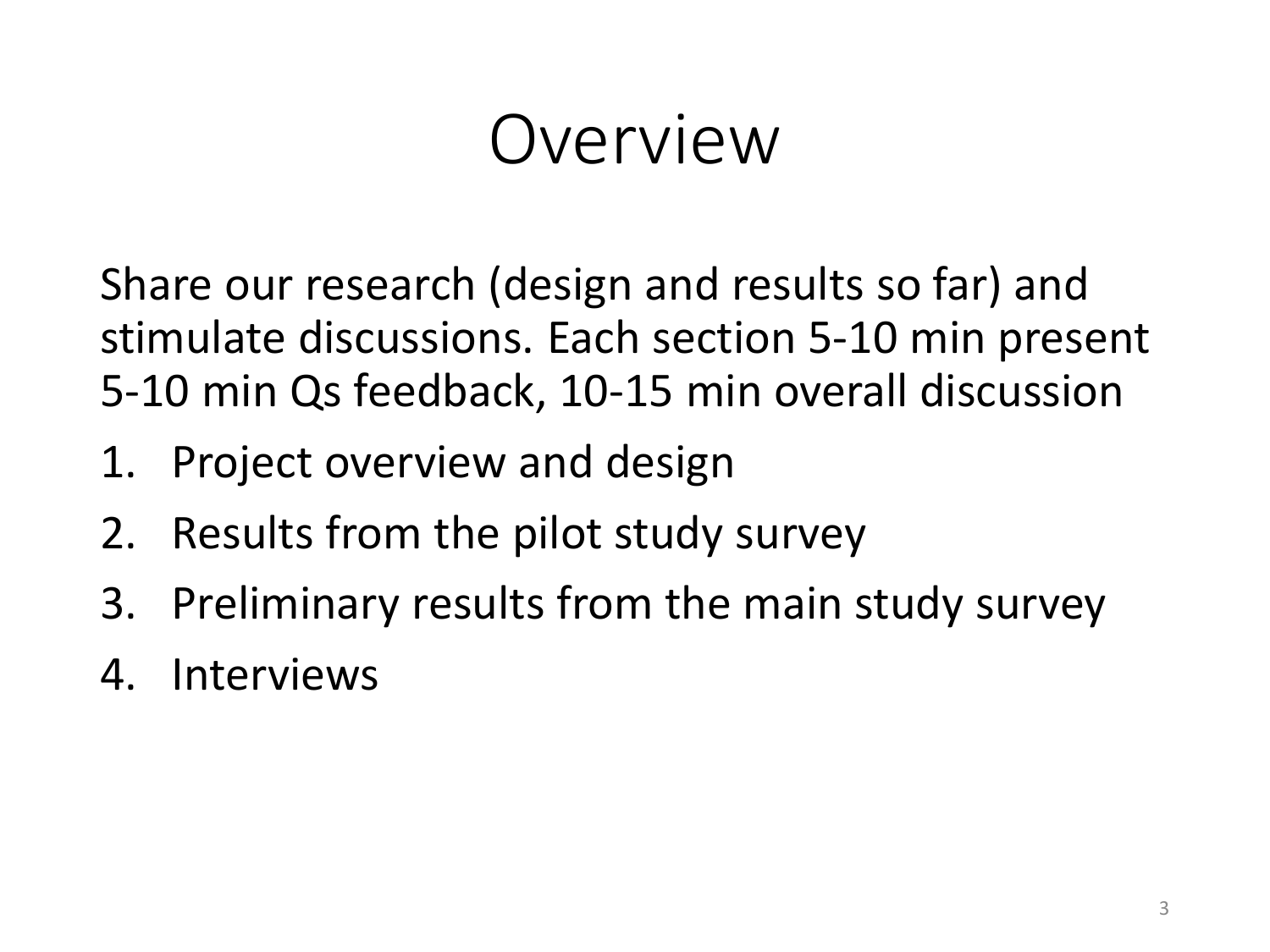# 1. Project Overview

Goal: To study the retention and persistence of MTFs beyond their teaching commitment in comparison with non-MTFs and in relation to their:

- self-efficacy for teaching,
- leadership skills,
- diversity dispositions,
- school-work environment, and
- social networks.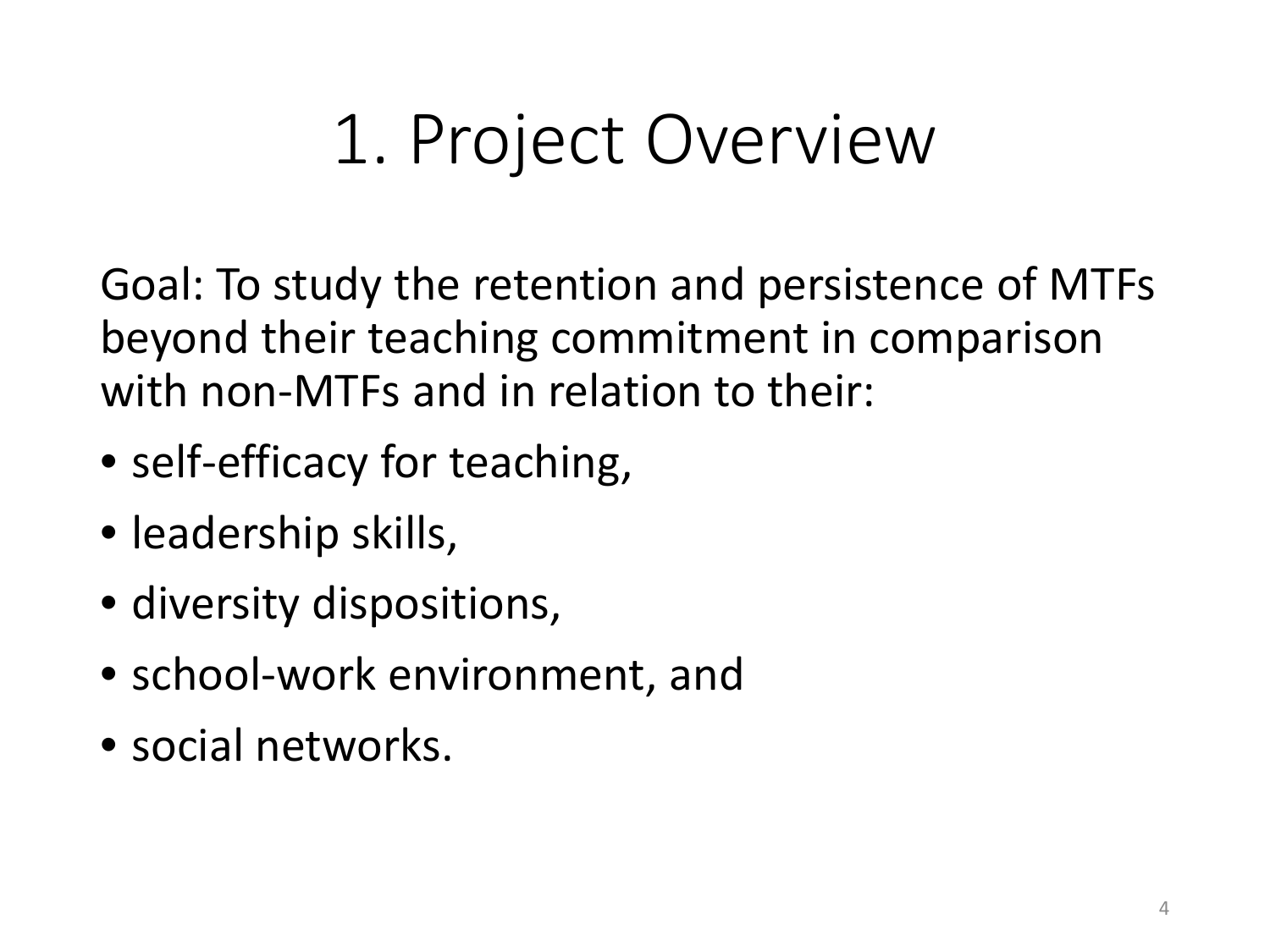### Research Questions

- How do MTFs and non-MTFs compare in terms of their self-efficacy for teaching, leadership skills, diversity dispositions, social networks, and schoolwork environment?
- To what extent do MTFs' and non-MTFs' selfefficacy for teaching, leadership skills, diversity dispositions, social networks, and school workenvironment relate to their retention?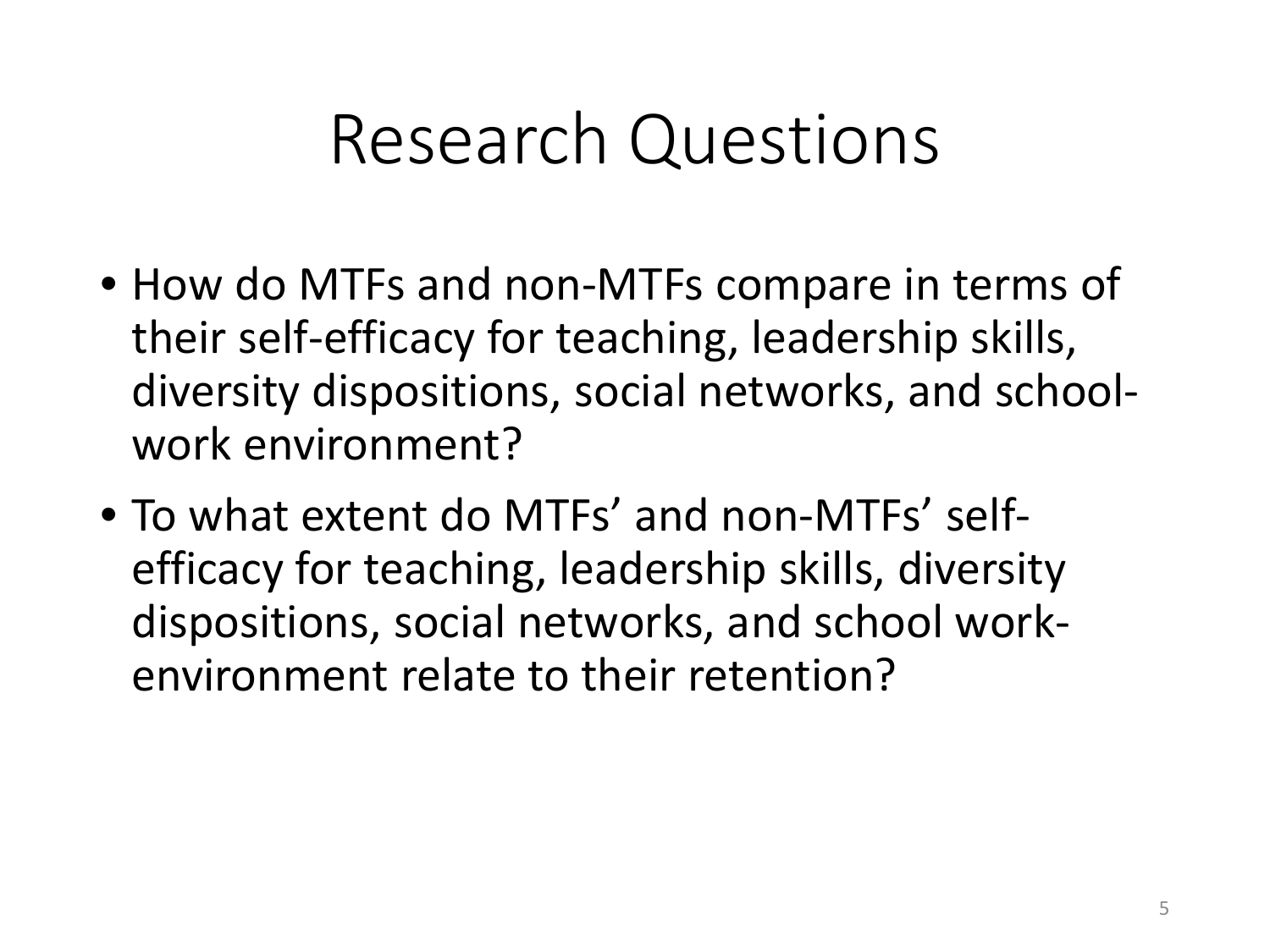# Research Questions (cont.)

- What social network characteristics (both teaching and teacher leadership networks) affect teacher retention and persistence?
- What social network characteristics (both teaching and teacher leadership networks) affect leadership activities?
- How do Noyce MTFs' social networks differ from the networks of non-Noyce teachers?
- How do Noyce MTFs' teaching related networks differ from their leadership related networks?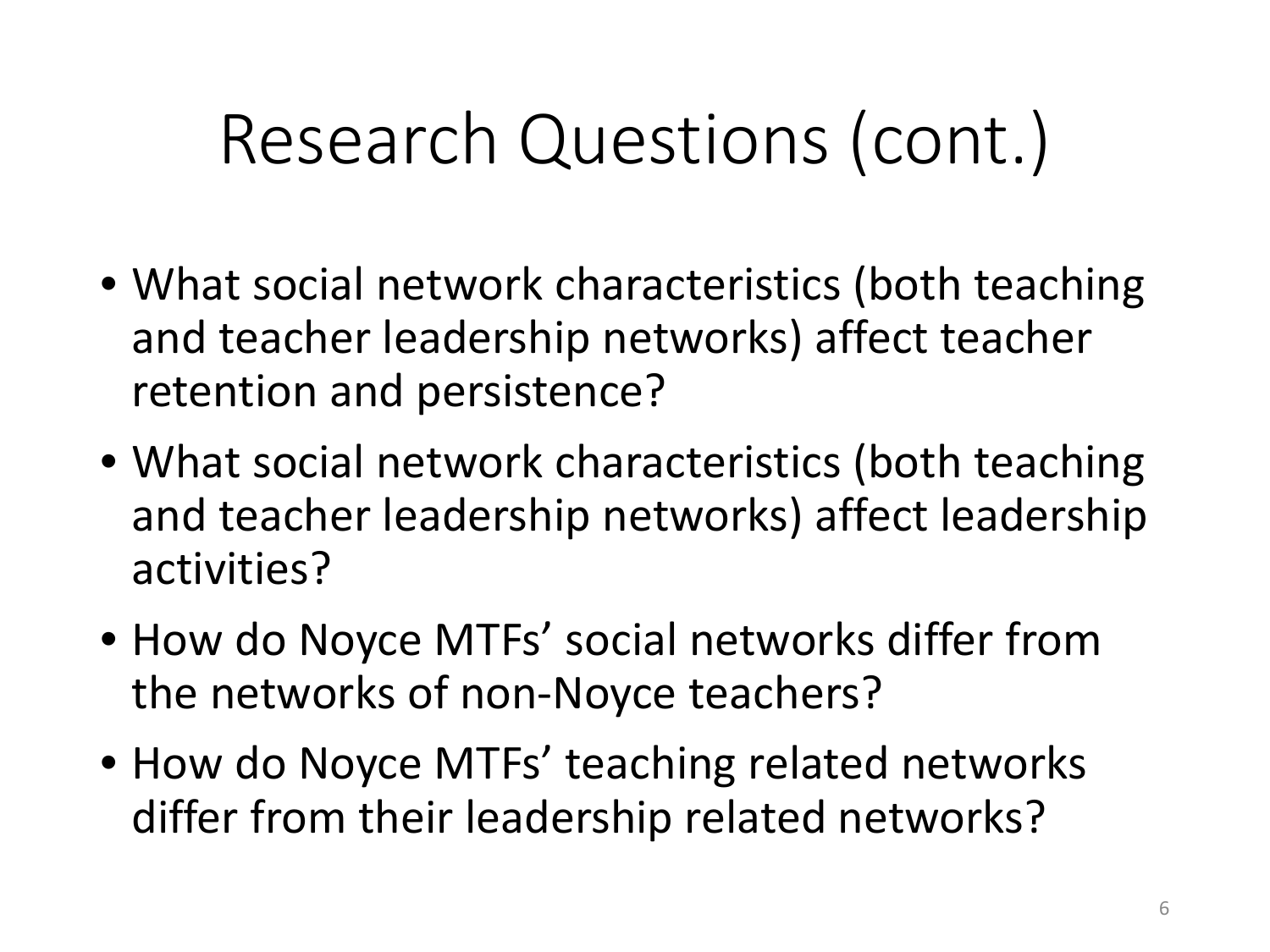### Project Activities

#### **Research Design & Recruitment**

- •Develop & refine research plan, timeline, and logistics
- •Contact, reconnect with, and recruit former MTFs
- •Identify and recruit comparable non-Noyce teachers
- •Develop & refine instruments & data collection infrastructure

**Data Collection**

• Survey – Fall 2021

• Interviews – Spring 2022



**Synthesis & Dissemination**

**Data Analysis (Y2-Y3)**

- •Quantitative
- •Qualitative
- Social network analysis

Future 2 •External feedback (AB) •Consultation • Virtual group meetings • Reporting Completed **Completed Ongoing**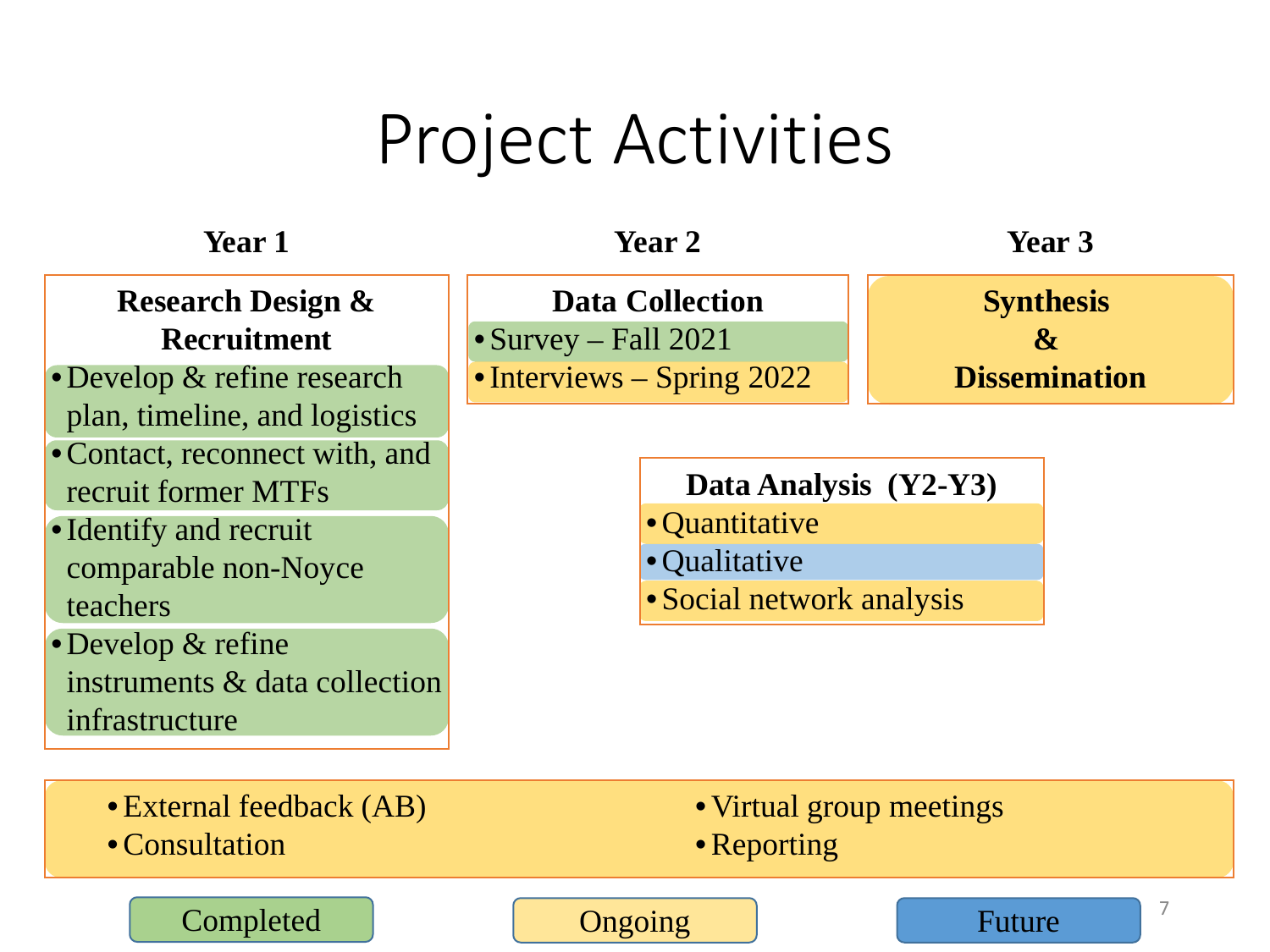# Recruitment for the Pilot Survey

- Rice University School Mathematics Project (RUSMP) teacher network
- Announced in May, closed mid-August
- Two-step: enrollment and survey
- Hiccup with spams due to incentives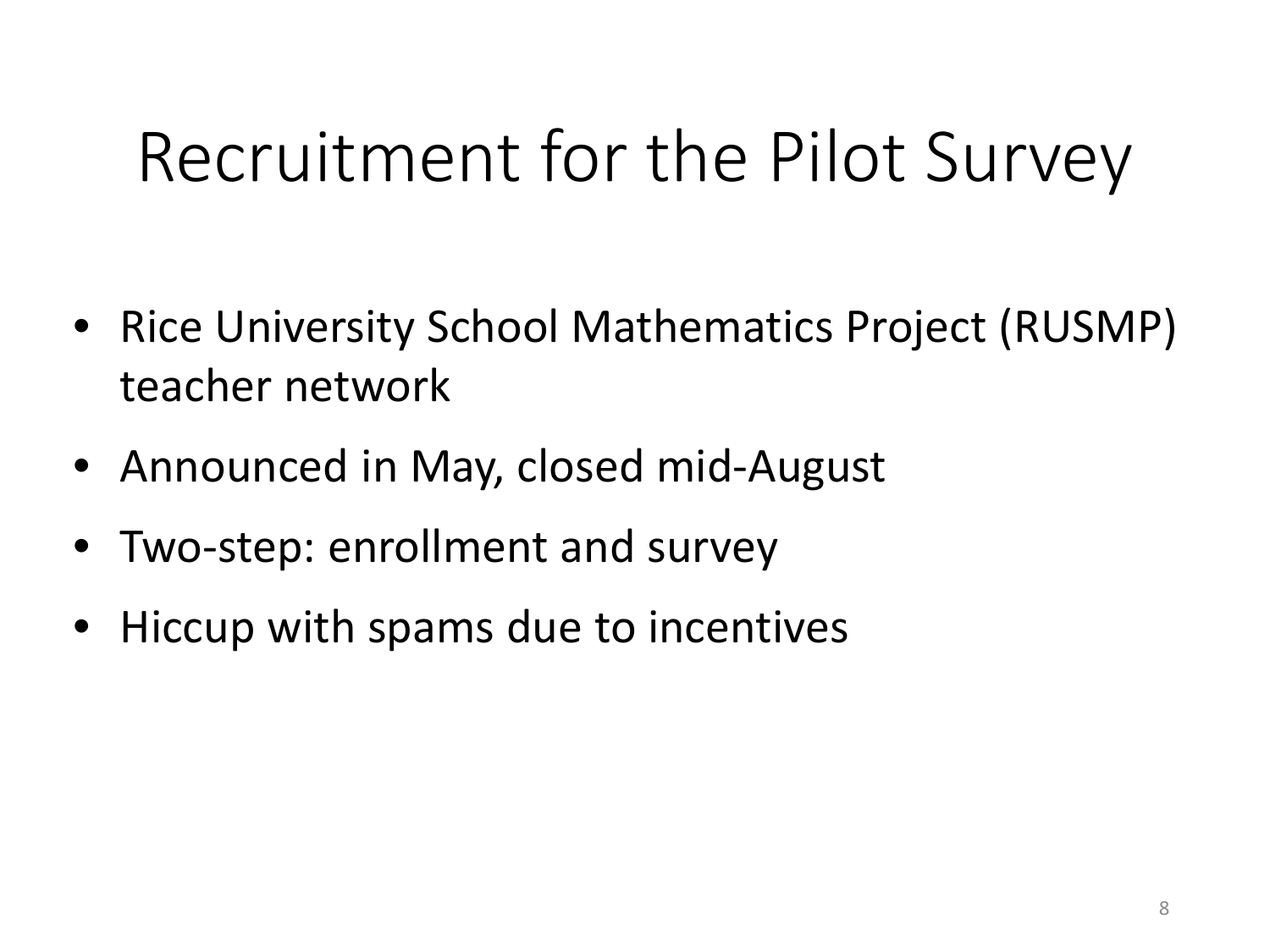### Recruitment

- Collection of demographic and professional background data completed spring 2021
	- o 89 of 102 potential MTFs (87% success)
	- o 175 potential comparison teachers (about 200 invited)
- Matching MTFs with non-MTFs completed Aug-Sep 2021
	- o Based on experience, school-level, degrees, and demographics
- 87 comparison teachers were invited initially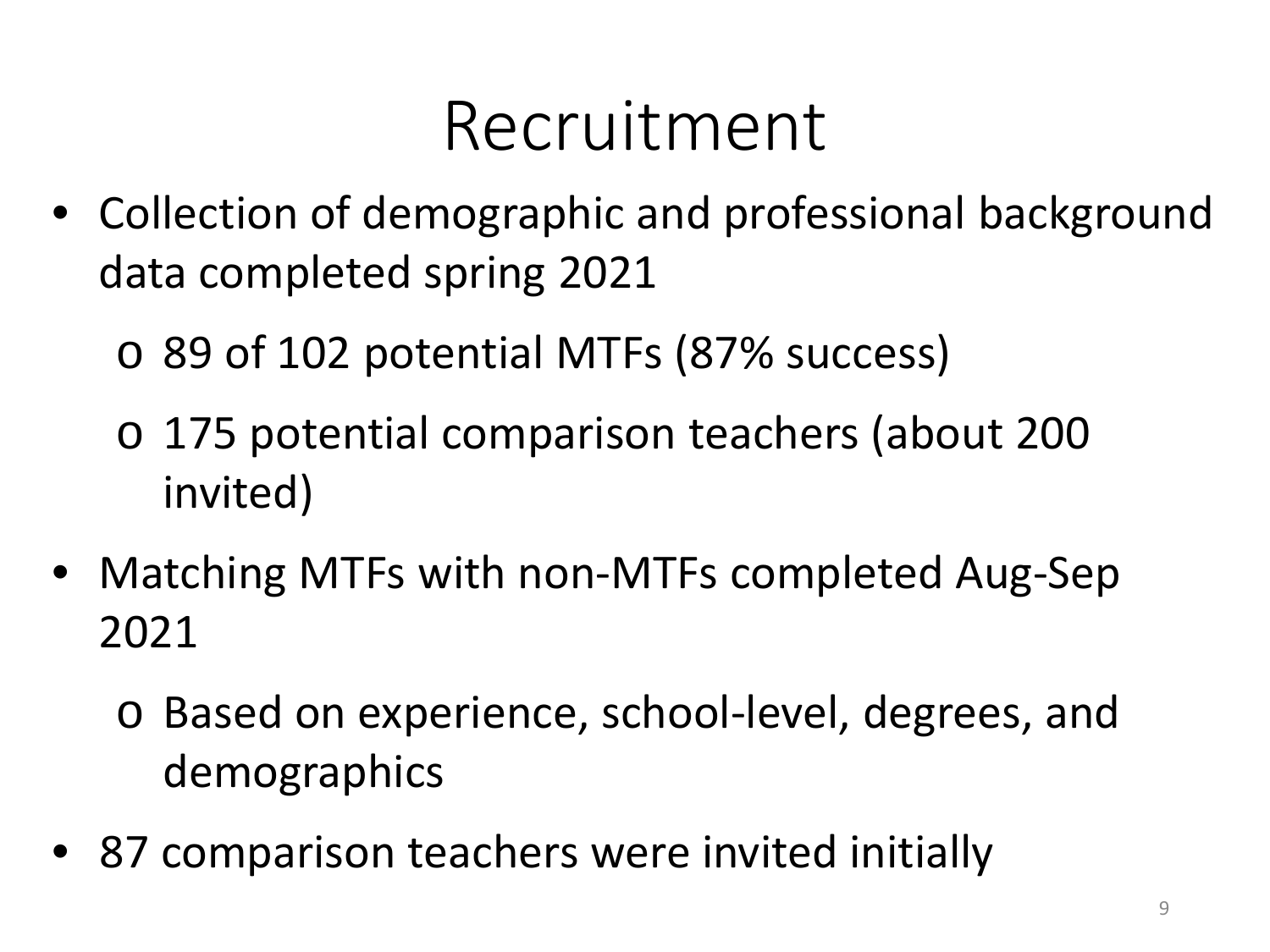# Survey

- Three main parts:
	- 1. Demographic and professional background
	- 2. Teaching and leadership
	- 3. Social networks
- Long survey! (45-min to 1 hour)
	- Encouraged multi-sessions
- Incentives:
	- Pilot \$15 for everyone and seven big prizes totaling to \$1,000
	- Main study \$175 for everyone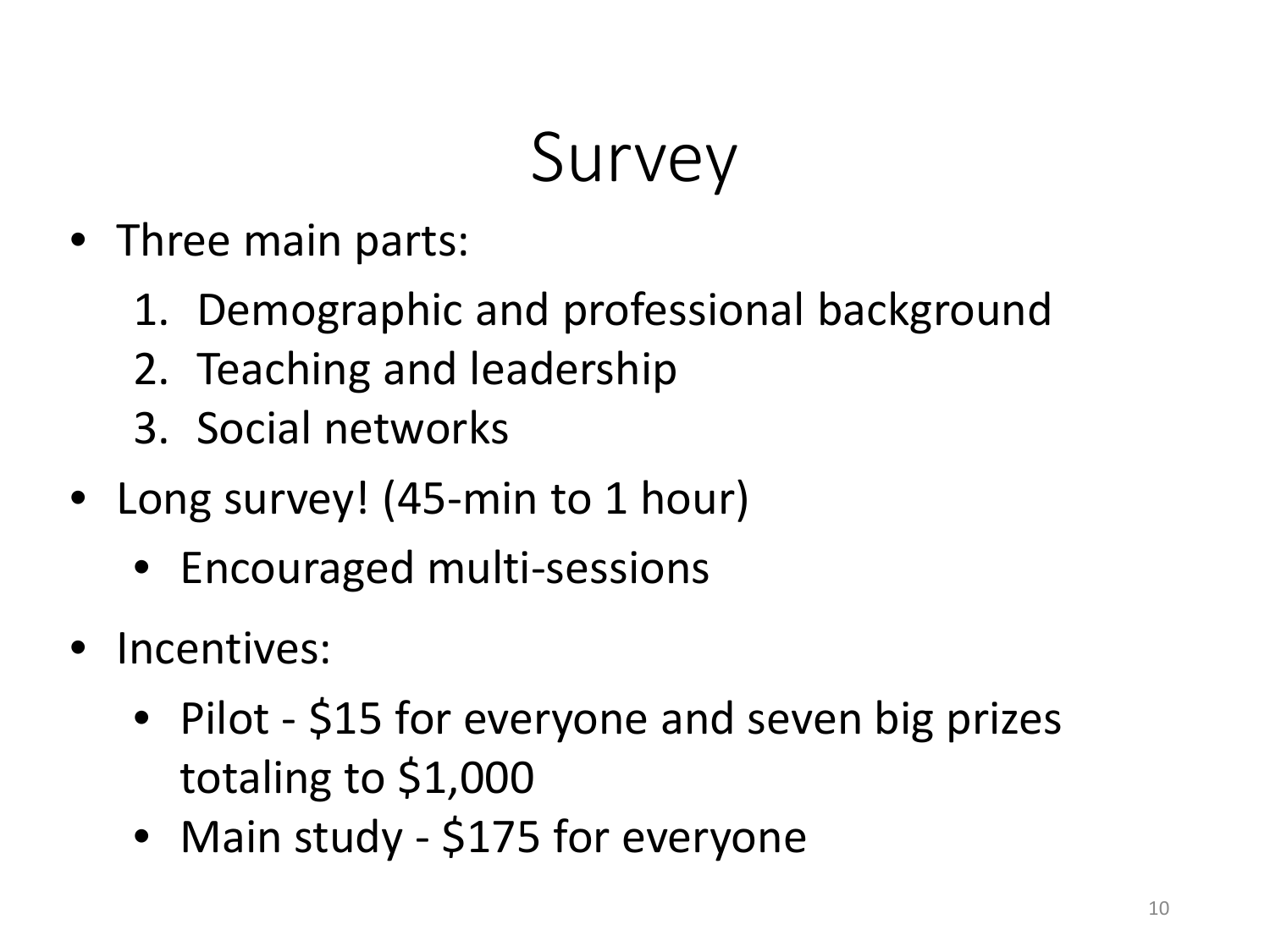# Q&A and Discussion (Part I)

- Questions? Feedback?
- Share your experiences in survey studies with teachers
	- Challenges, tips, etc.
- Discuss advantages and challenges for open-to-public surveys vs. by-invitation surveys
- Discuss different types of questions in surveys (e.g., Likert-scale, open-ended, standardized-response)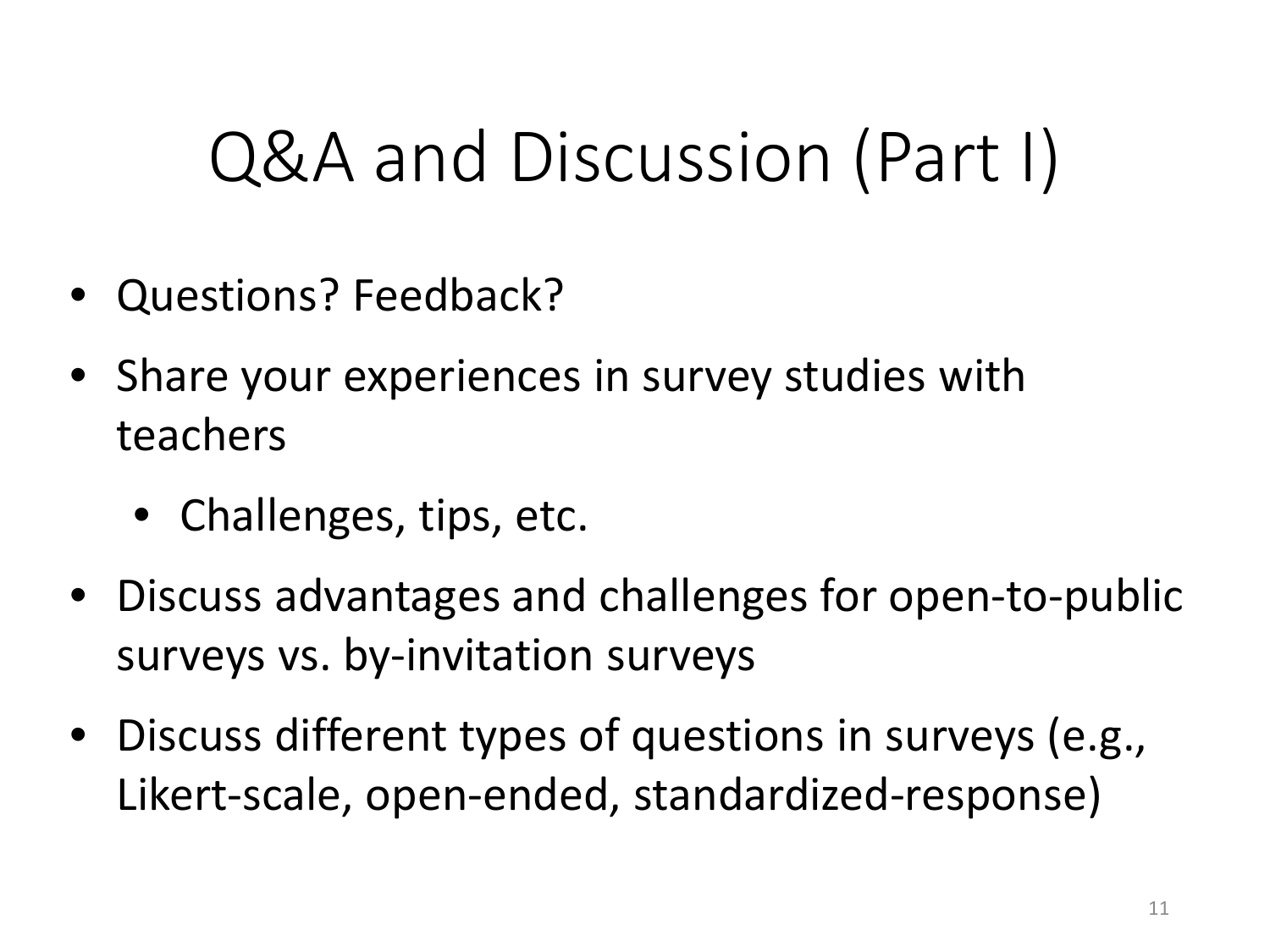### 2. Pilot Survey

- Revalidation of the survey questions and structure for the main study
- Math and science teachers from both elementary and secondary schools in the Greater Houston area



#### Total number of years taught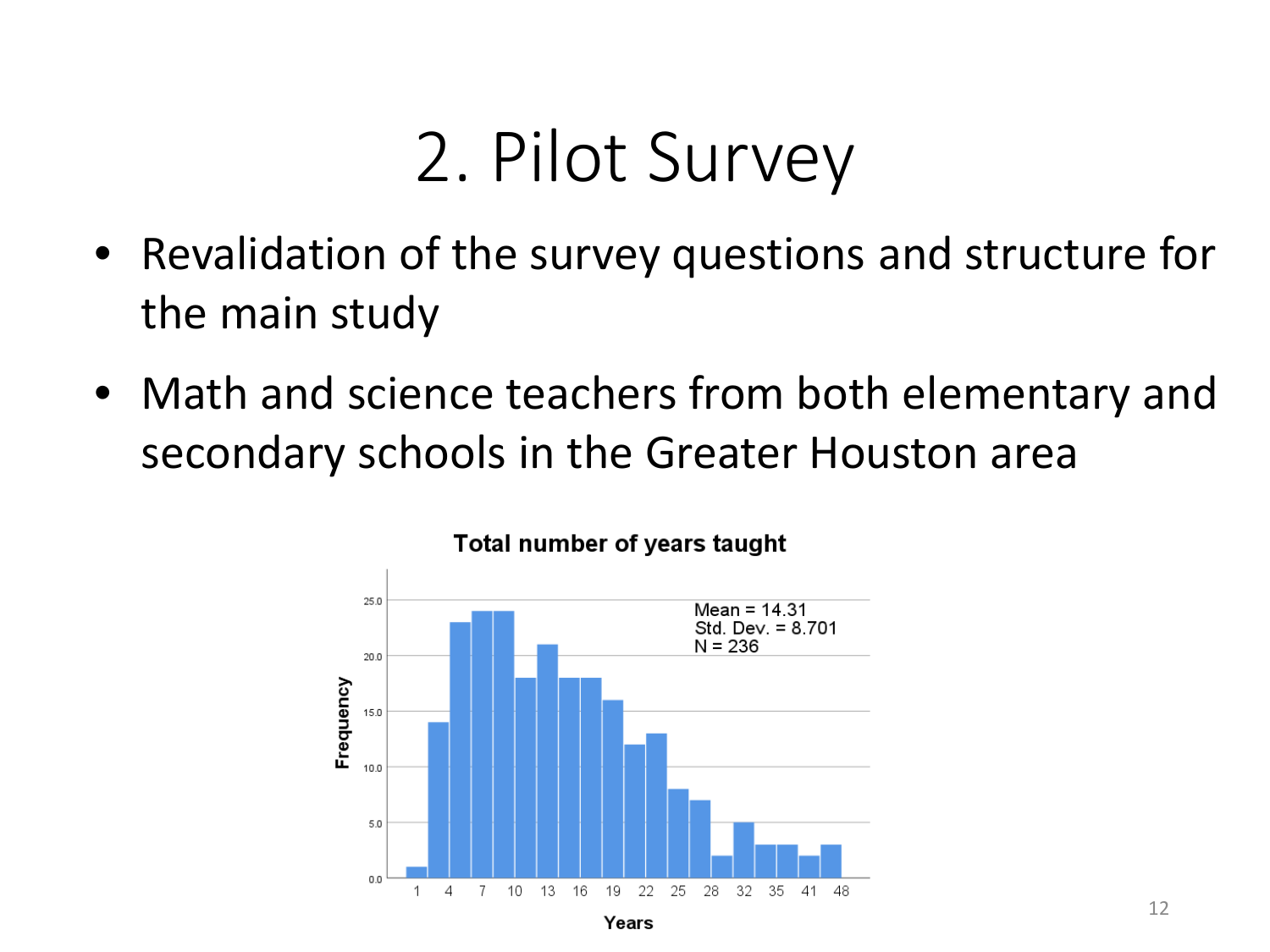### Demographics

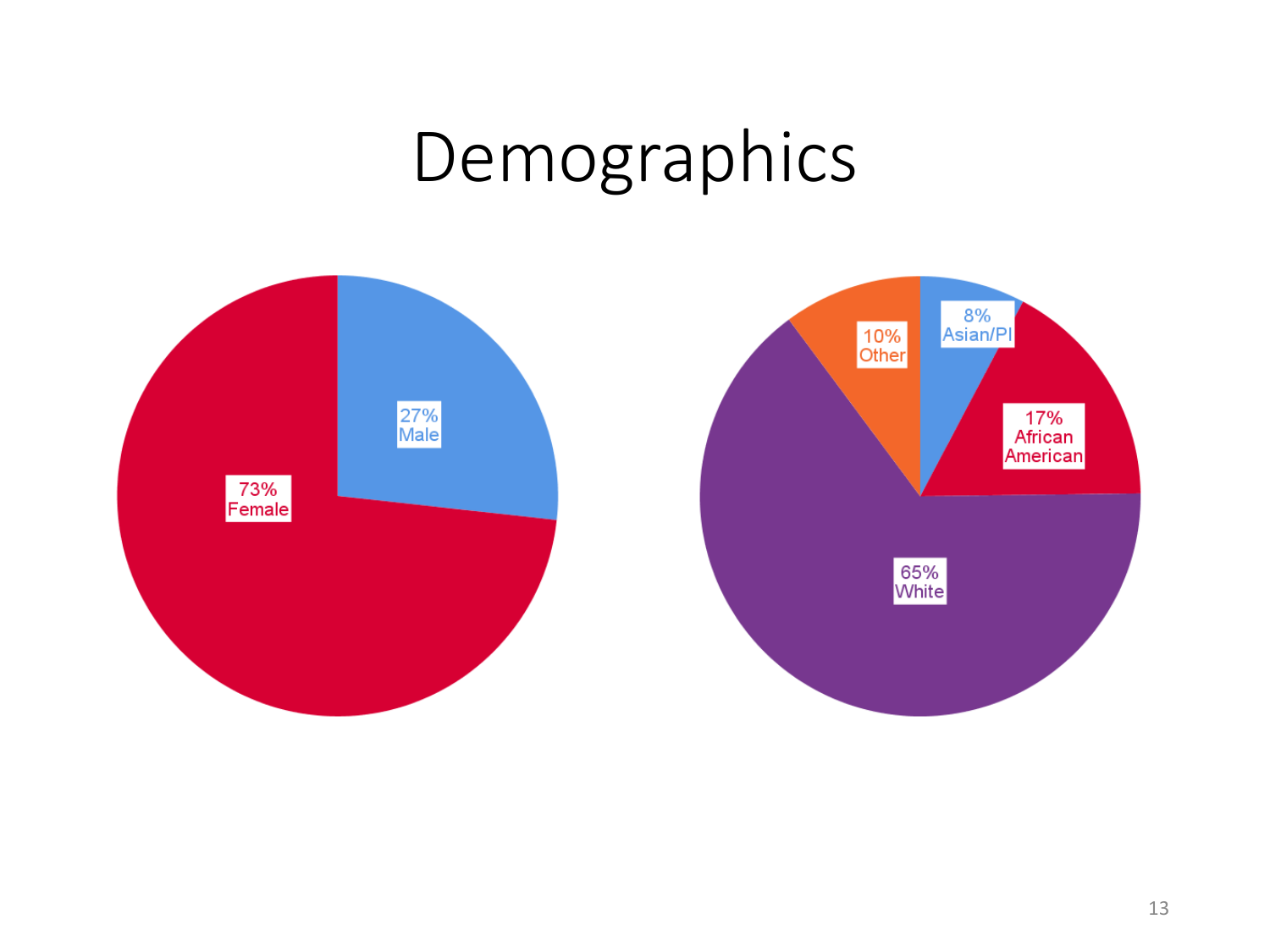### Professional Background

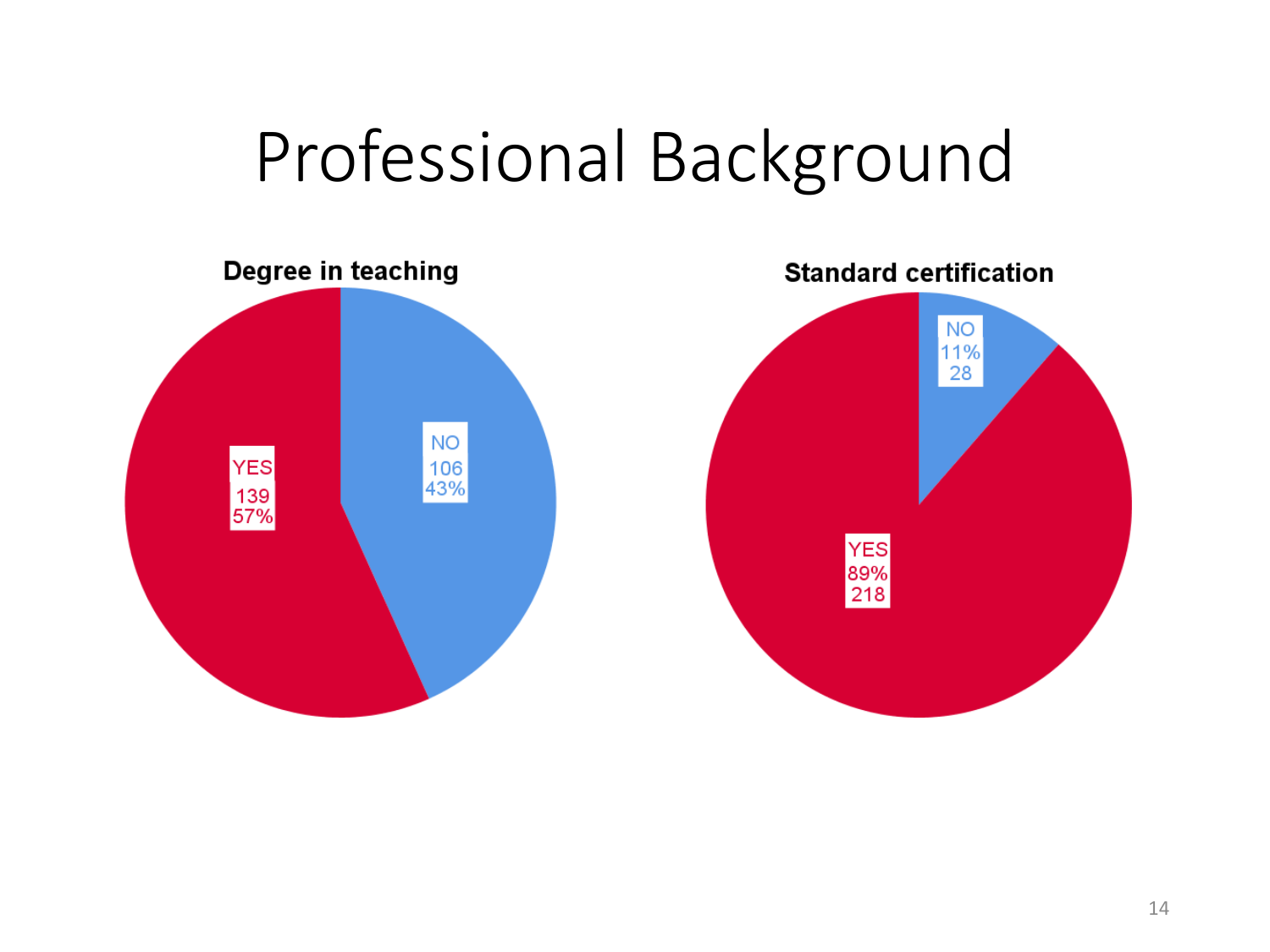### Retention

- Stayer: remaining in teaching
- Shifter: accepting a role in education outside of teaching
- Leaver: changing to a non-educational career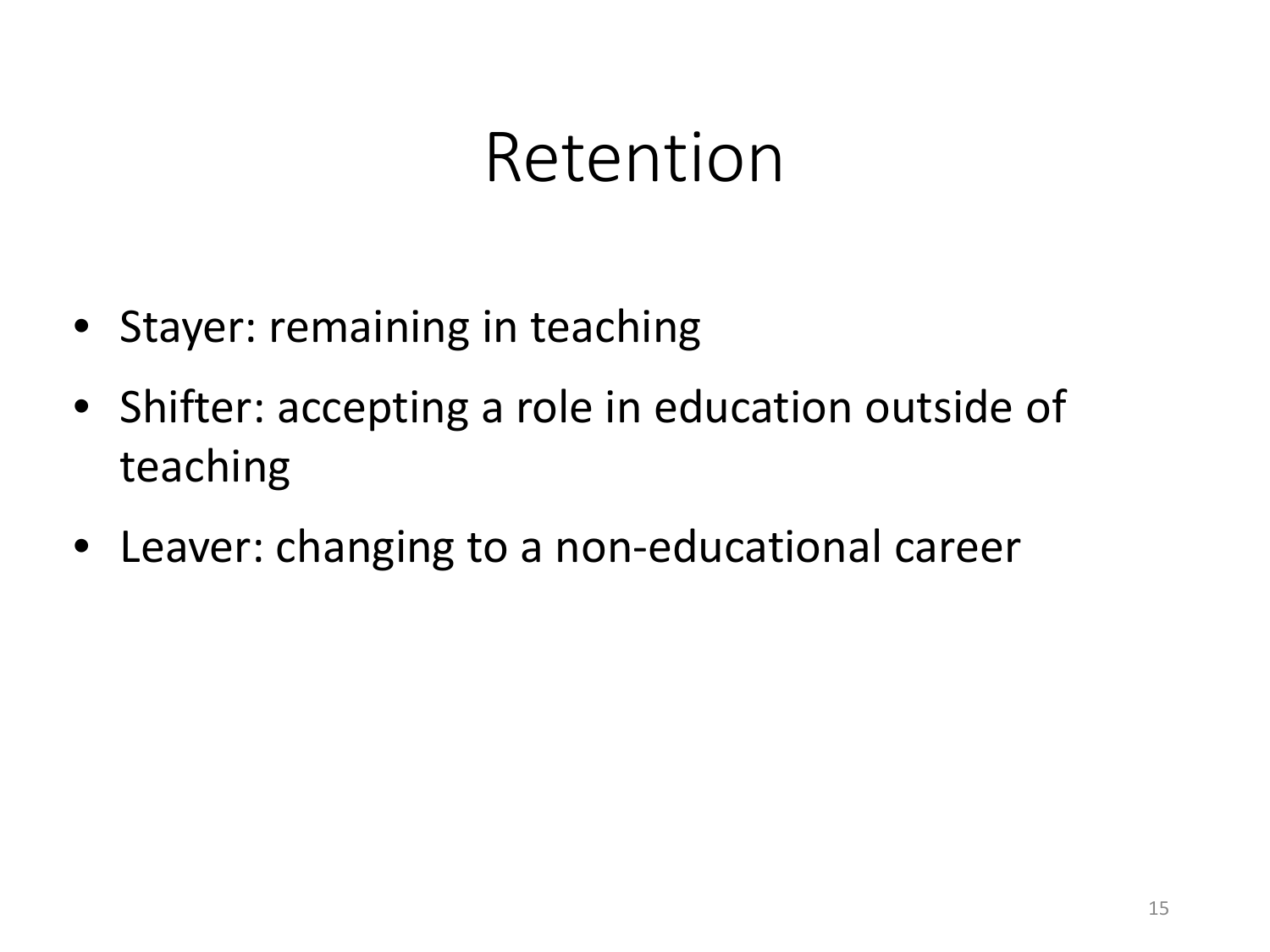# Pilot Results

| <b>Retention</b>              | В        | S.E  | Exp(B)  |
|-------------------------------|----------|------|---------|
| Shifter                       |          |      |         |
| Intercept                     | $-5.27$  | 5.80 |         |
| Male                          | $-19.85$ | 0.00 | 0.00    |
| URM                           | 0.13     | 0.79 | 1.14    |
| Standard certification        | 0.95     | 1.29 | 2.58    |
| Degree in teaching subject    | $-0.88$  | 0.76 | 0.41    |
| Secondary                     | 1.80     | 0.87 | $6.02*$ |
| Teaching self-efficacy        | 0.75     | 0.76 | 2.11    |
| Teacher leadership skills     | 2.30     | 0.77 | 10.02** |
| Person-organization fit       | $-1.38$  | 0.62 | $0.25*$ |
| Principal autonomy support    | 0.06     | 0.38 | 1.06    |
| Diversity dispositions        | $-0.78$  | 1.33 | 0.46    |
| Community connectedness       | 0.09     | 0.50 | 1.09    |
| Social network                |          |      |         |
| Size                          | 0.01     | 0.09 | 1.01    |
| Leaver                        |          |      |         |
| Intercept                     | $-5.90$  | 5.44 |         |
| Male                          | $-0.12$  | 0.68 | 0.89    |
| <b>URM</b>                    | $-1.03$  | 0.90 | 0.36    |
| Standard certification        | $-0.68$  | 1.01 | 0.51    |
| Degree in teaching subject    | $-0.79$  | 0.62 | 0.46    |
| Secondary                     | 0.96     | 0.74 | 2.62    |
| <b>Teaching self-efficacy</b> | 2.52     | 0.78 | 12.37** |
| Teaching leadeship skills     | $-0.44$  | 0.59 | 0.65    |
| Person-organization fit       | $-0.38$  | 0.46 | 0.68    |
| Principal autonomy support    | $-0.26$  | 0.32 | 0.77    |
| Diversity dispositions        | $-0.75$  | 1.21 | 0.47    |
| Community connectedness       | 0.15     | 0.40 | 1.17    |
| Social network                |          |      |         |
| Size                          | 0.02     | 0.09 | 1.02    |

#### *Regression results*

- Secondary teachers more likely to shift to a nonteaching position
- Higher levels of teacher leadership skills associated with shifting to a non-teaching position
- Lower degrees of professional fit within schools associated with shifting
- Higher levels of teaching self-efficacy observed in leavers compared to stayers

#### *Reasons for shifting*

**Burnout** 

*"I was seeking positions outside of the classroom because of [demanding] teaching."*

- Better pay
- Greater impact

*"I felt I could better support students by supporting teachers."*

#### *Reasons for leaving*

Pandemic, retirement, family, stress, burnout, "*caustic atmosphere*" of school districts

a The reference category is: Stayer or Mover.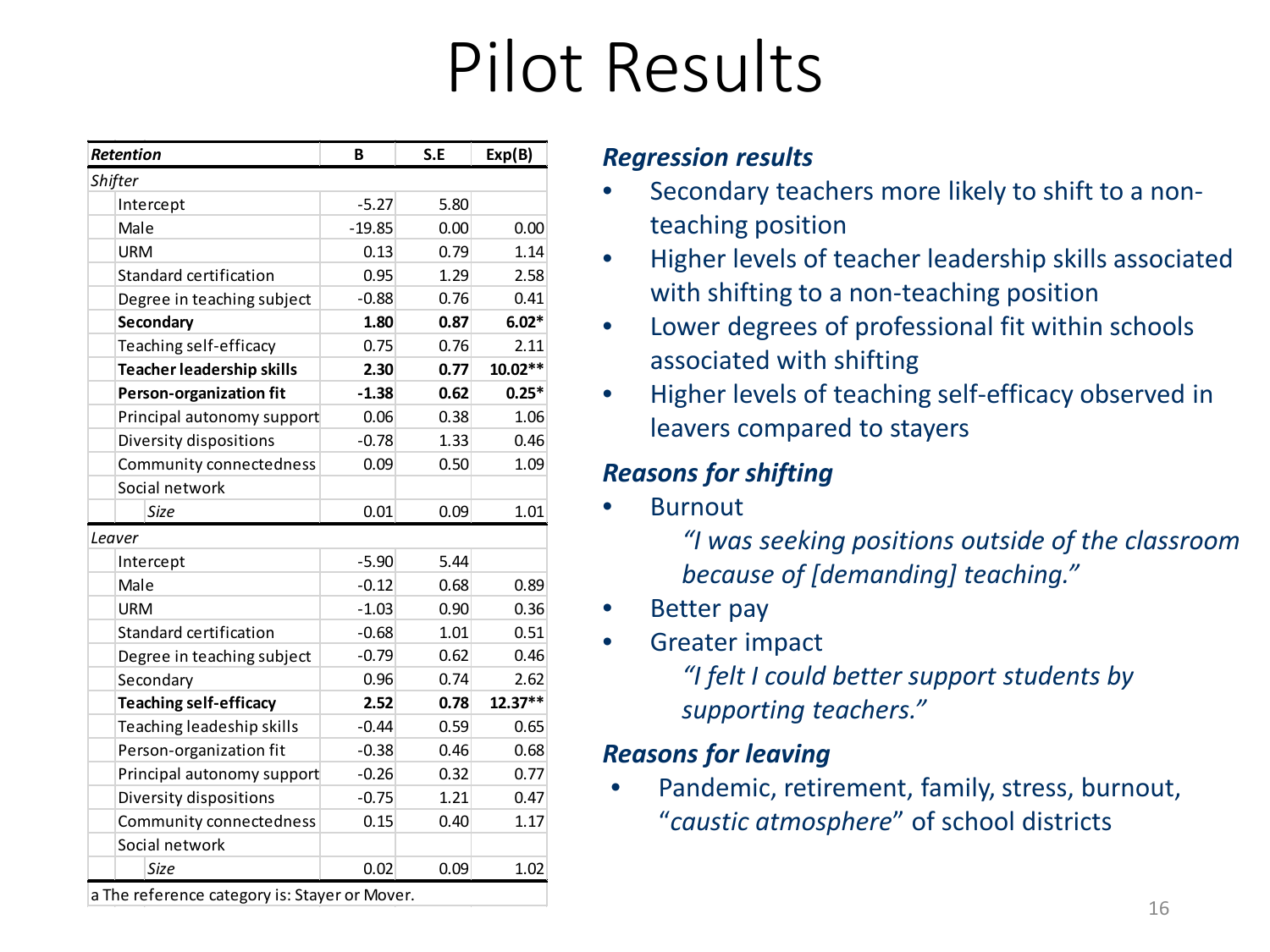# Q&A and Discussion (Part II)

- Shifting to a non-teaching position
	- Secondary teachers
	- Leadership skills
	- Teacher-school fit
- Reasons for shifting
- Reasons for leaving
- Questions? Feedback?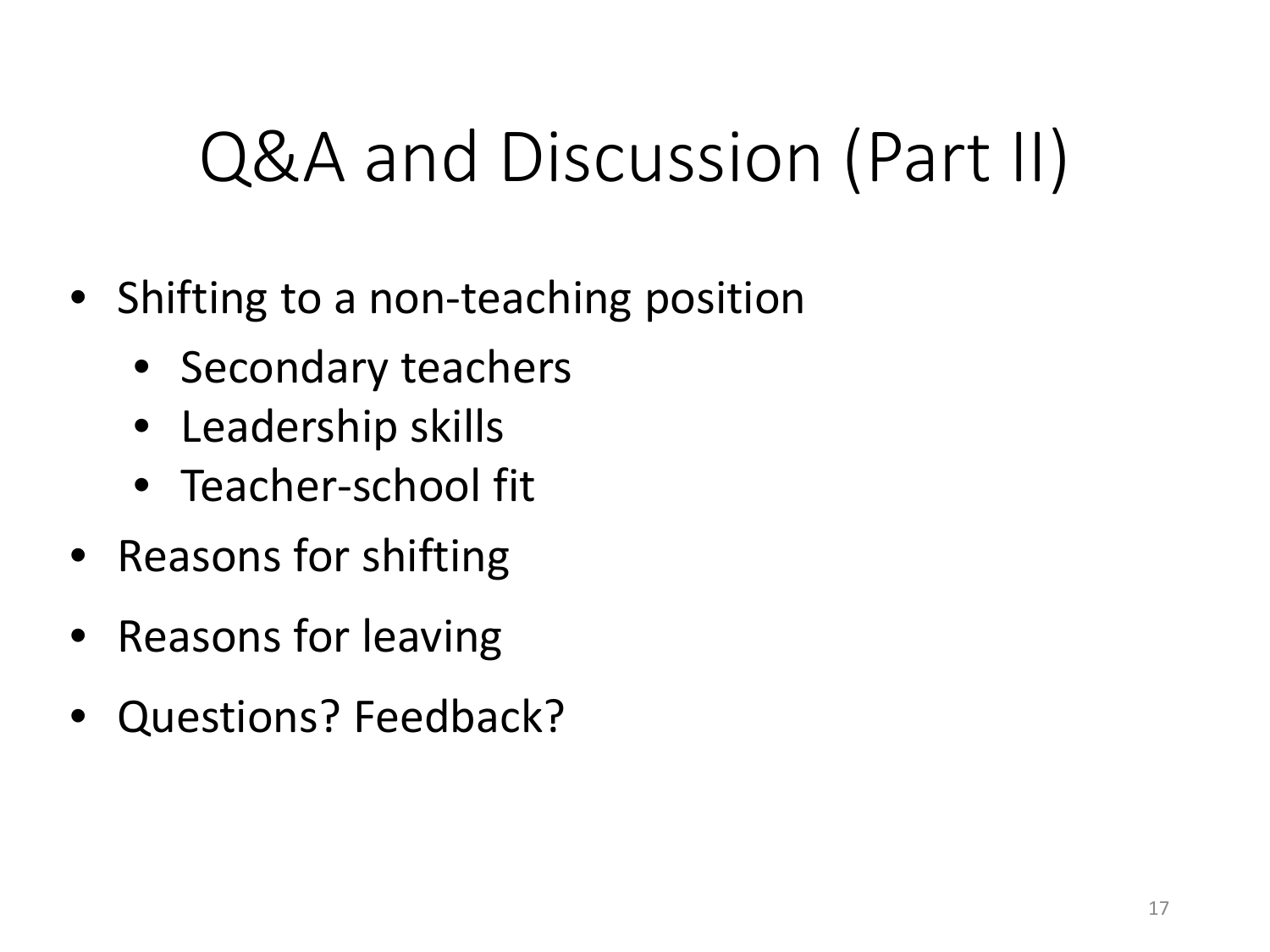## 3. Main Survey

- Background questionnaire administered early spring 2021
- Main survey administered October-December, 2021
	- Follow-up background questionnaires
	- Scales for teaching and leadership
	- Social networks
		- Teaching network
		- Teacher leadership network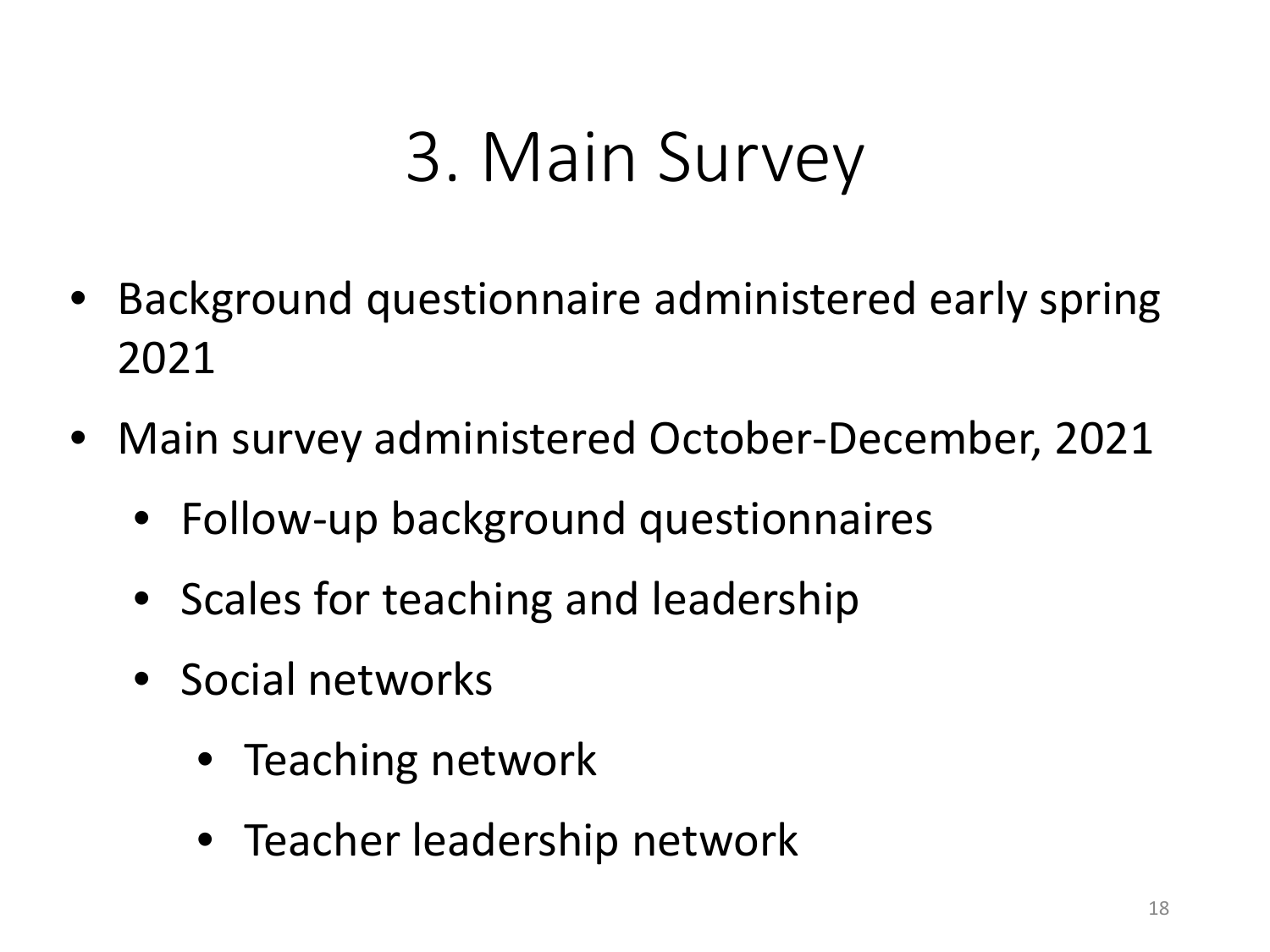# Survey Completion

- Administered October-December
- 84 out of 87 MTFs completed (out of 102 original sample; 82% success rate)
- 83 out of 107 total invited comparison teachers completed (78% success rate)

### Role \* retention Crosstabulation

Count

|       |            | retention |       |         |        |       |
|-------|------------|-----------|-------|---------|--------|-------|
|       |            | stayer    | mover | shifter | leaver | Total |
| Role  | Comparison | 62        | 5     | 13      | 3      | 83    |
|       | <b>MTF</b> | 42        | 9     | 24      | -9.    | 84    |
| Total |            | 104       | 14    | 37      | 12     | 167   |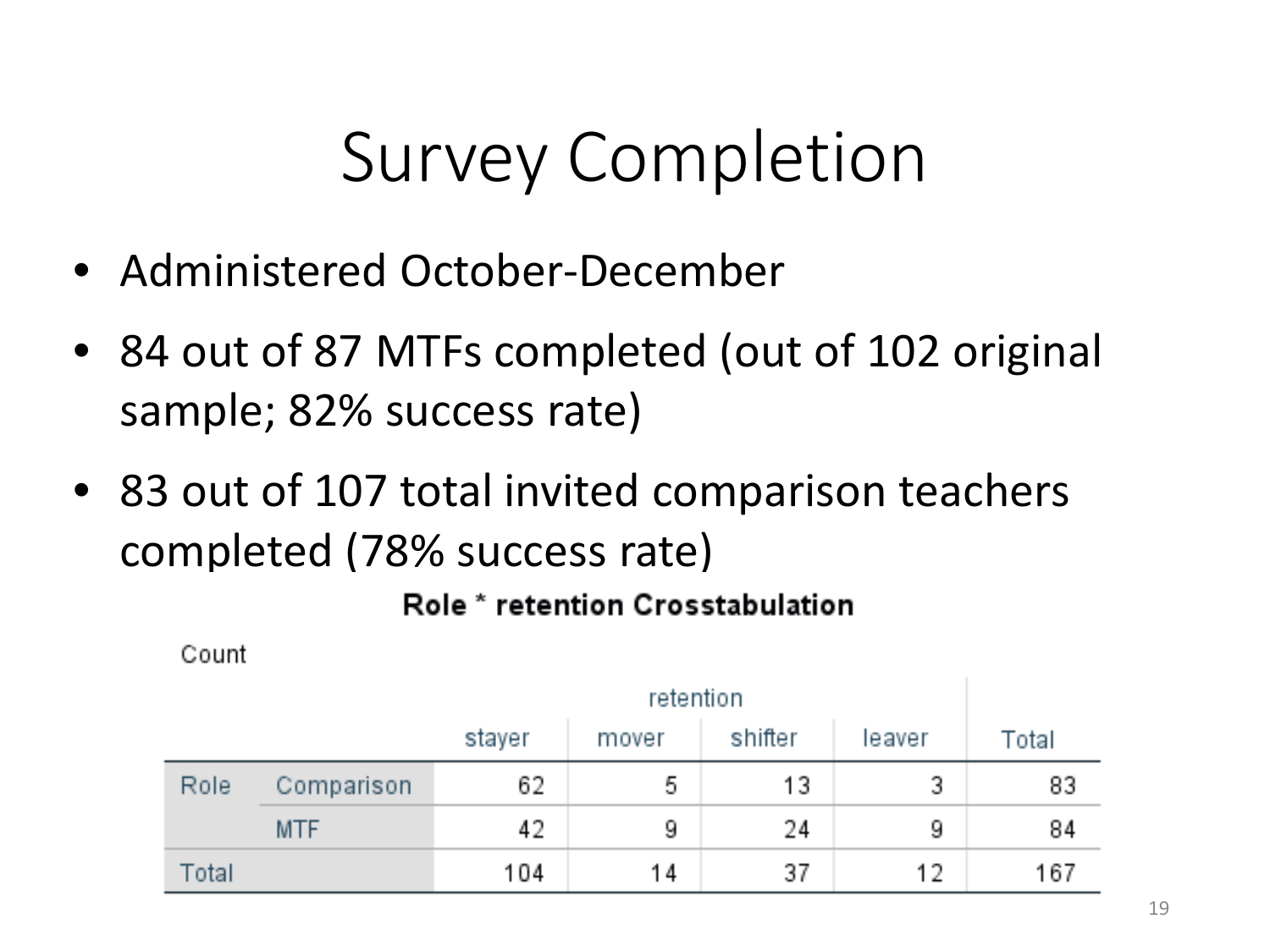### Demographics

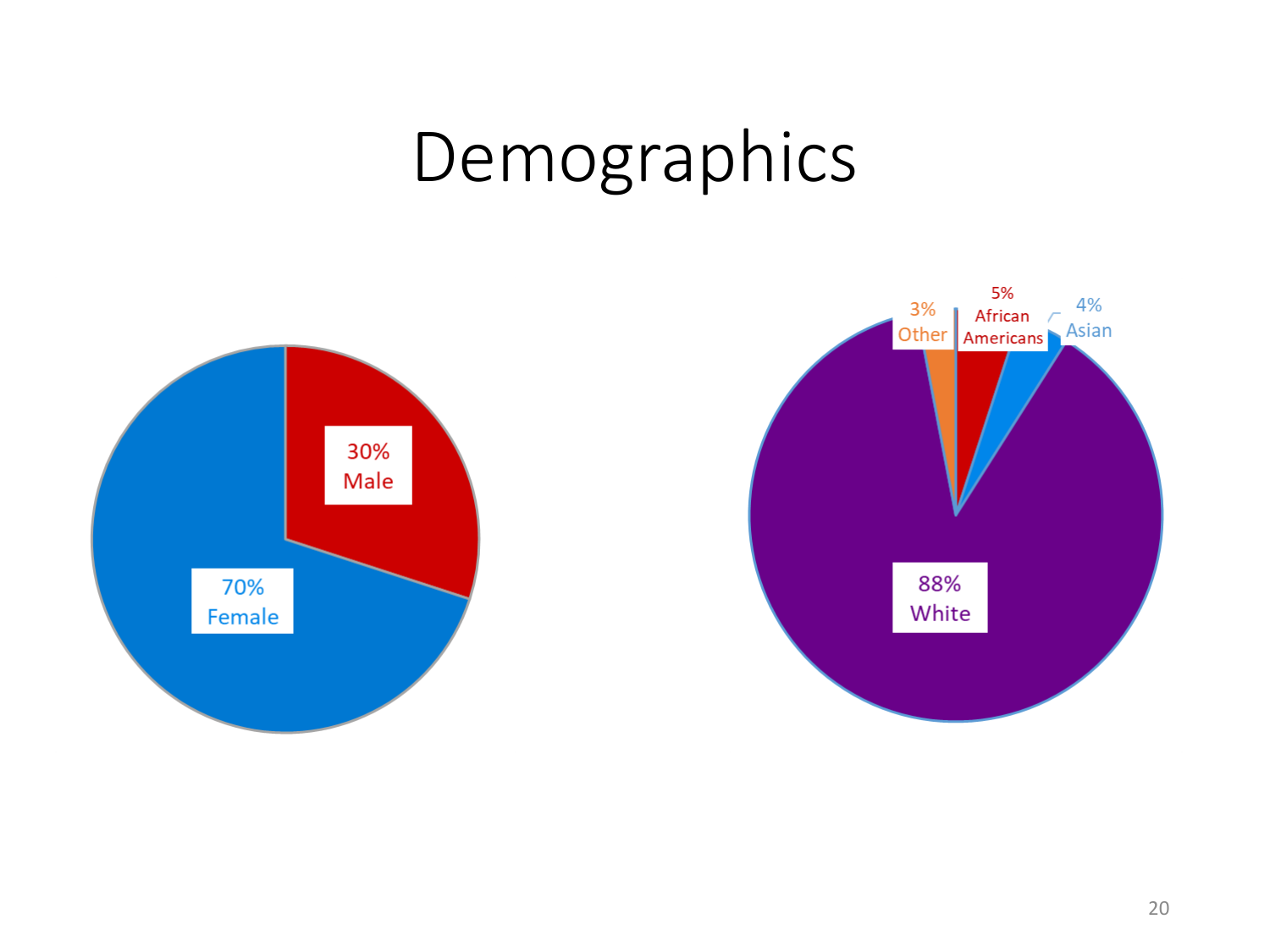### Professional Background









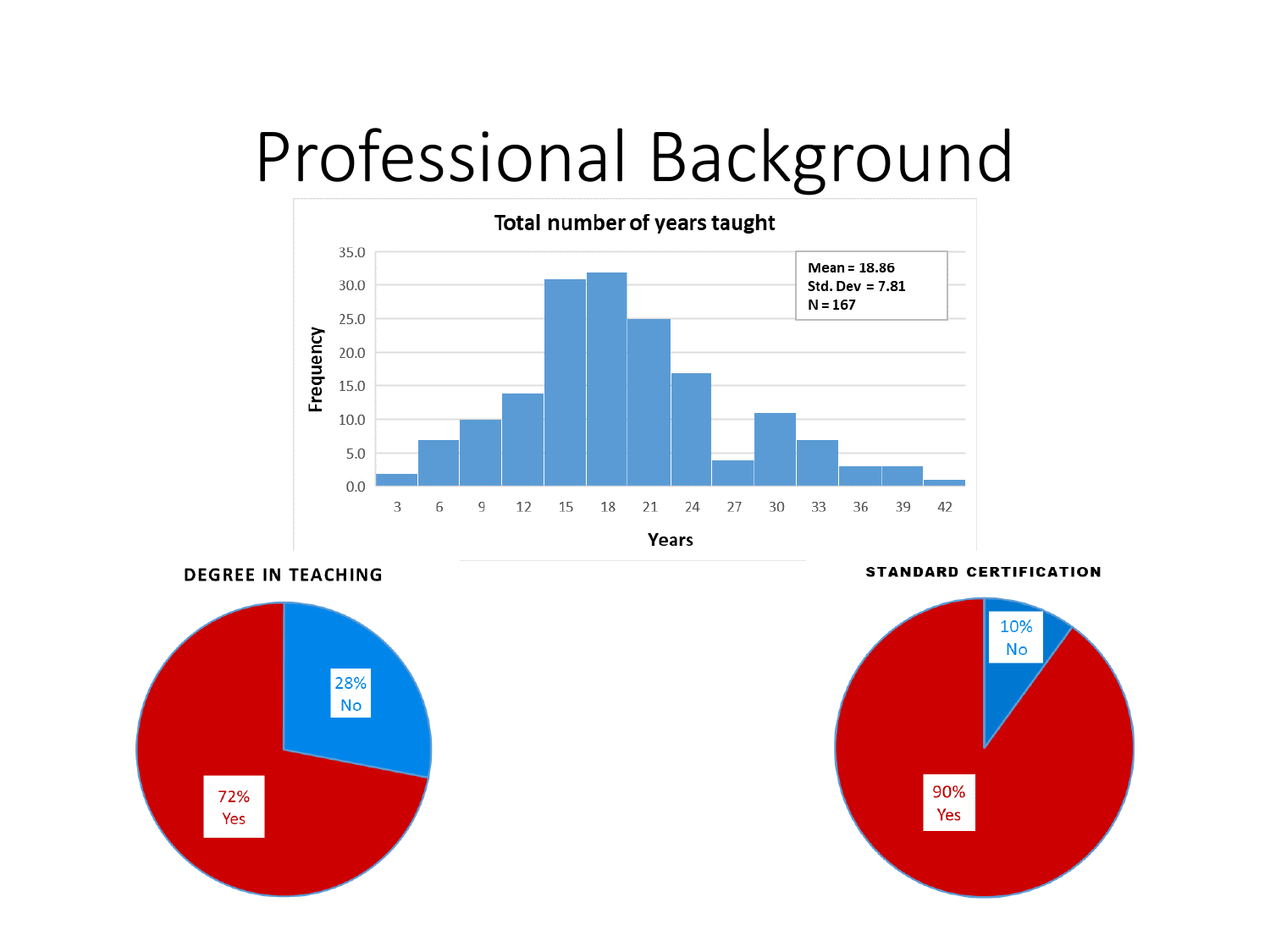### Retention

- Stayer: remaining in teaching
- Mover: changed schools recently
- Shifter: accepting a role in education outside of teaching
- Leaver: changing to a non-educational career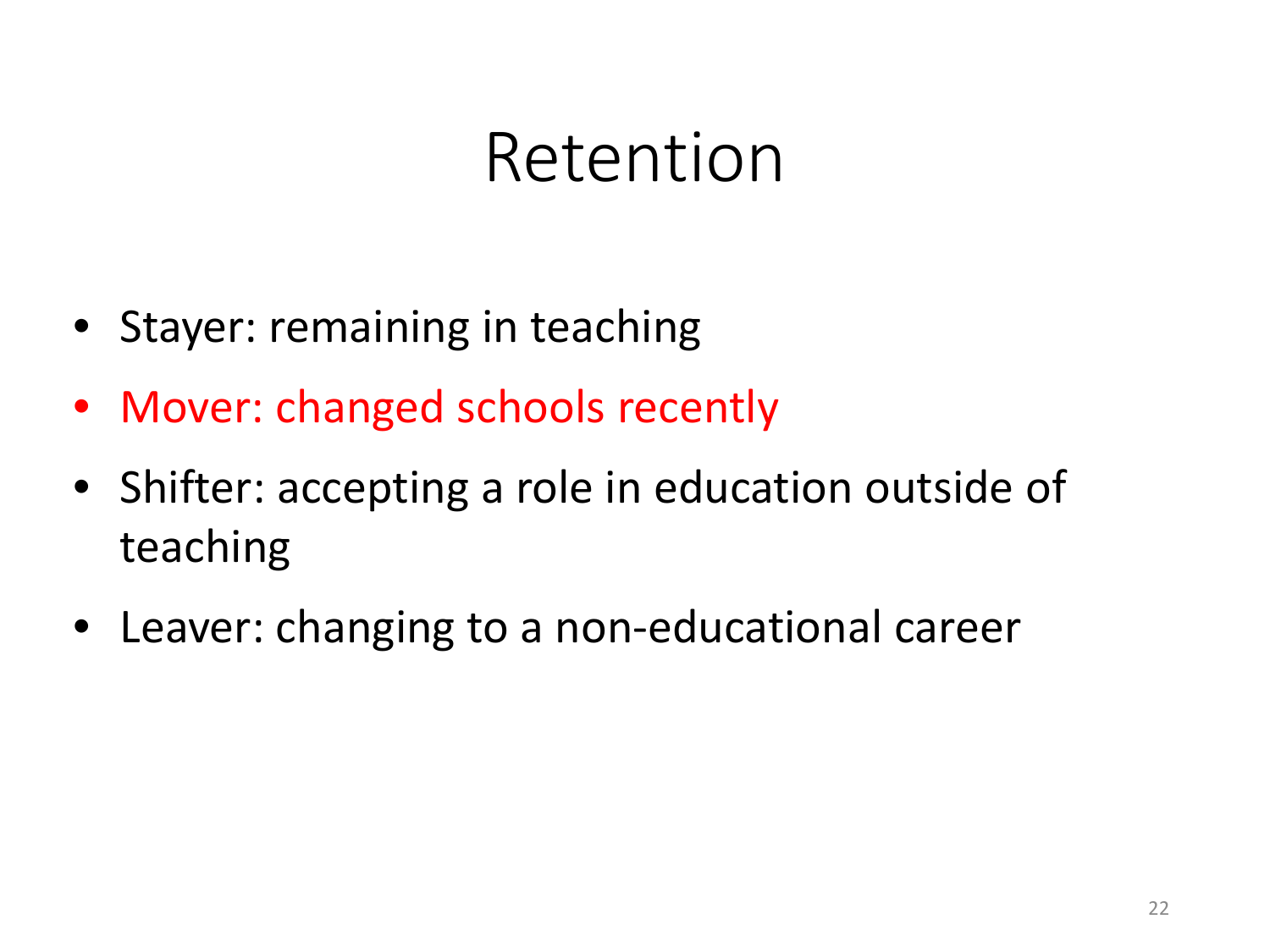# Main Study Results

| <b>Retention</b>                 | B       | S.E          | Exp(B)   |
|----------------------------------|---------|--------------|----------|
| Mover                            |         |              |          |
| Intercept                        | $-1.44$ | 6.53         |          |
| Teaching self-efficacy           | 0.38    | 0.63         | 1.46     |
| Teacher leadership skills        | $-0.69$ | 0.53         | 0.50     |
| Person-organization fit          | $-0.21$ | 0.44         | 0.81     |
| Principal autonomy support       | $-0.24$ | 0.34<br>0.78 |          |
| Diversity dispositions           | 0.13    | 1.70         | 1.14     |
| Community connectedness          | 0.04    | 0.45         | 1.04     |
| Social network size              |         |              |          |
| Teacher leadership               | $-0.07$ | 0.10         | 0.93     |
| Teaching                         | 0.10    | 0.08         | 1.10     |
| Shifter                          |         |              |          |
| Intercept                        | $-1.09$ | 5.74         |          |
| Teaching self-efficacy           | 0.43    | 0.53         | 1.54     |
| <b>Teacher leadership skills</b> | 1.74    | 0.52         | $5.72**$ |
| Person-organization fit          | $-0.77$ | 0.36         | $0.46*$  |
| Principal autonomy support       | 0.28    | 0.30         | 1.32     |
| Diversity dispositions           | $-1.07$ | 1.38<br>0.34 |          |
| Community connectedness          | $-0.05$ | 0.38         | 0.95     |
| Social network size              |         |              |          |
| Teacher leadership               | 0.10    | 0.07         | 1.11     |
| Teaching                         | 0.01    | 0.06         | 1.01     |
| Leaver                           |         |              |          |
| Intercept                        | 3.60    | 9.70         |          |
| Teaching self-efficacy           | 1.98    | 1.06         | 7.24     |
| Teacher leadership skills        | 1.02    | 0.74         | 2.77     |
| Person-organization fit          | $-0.46$ | 0.53         | 0.63     |
| Principal autonomy support       | $-0.65$ | 0.38         | 0.52     |
| Diversity dispositions           | $-3.53$ | 2.56         | 0.03     |
| Community connectedness          | 1.13    | 0.66         | 3.09     |
| Social network size              |         |              |          |
| Teacher leadership               | 0.19    | 0.12         | 1.21     |
| Teaching                         | $-0.17$ | 0.12         | 0.84     |

#### *Regression results*

- Movers did not differ from stayers
- Higher levels of teacher leadership skills associated with shifting to a non-teaching position<sup>^</sup>
- Lower degrees of professional fit within schools associated with shifting^
- Leavers did not differ from stayers

#### *Reasons for shifting*

- Support other teachers
	- "To support teachers in reference to curriculum and materials to utilize for instructional purposes."
- Greater impact<sup>^</sup>
- Evaluations and challenges in teaching "Tired of the evaluation procedure as an educator; took too much time from actual teaching."
- Professional growth

#### *Reasons for leaving*

Family<sup>^</sup>, retirement<sup>^</sup>, pursuing graduate degrees, budget cut, broadening scope of their work "curriculum developer for a non-profit textbook publisher"

<sup>^</sup> similar to pilot results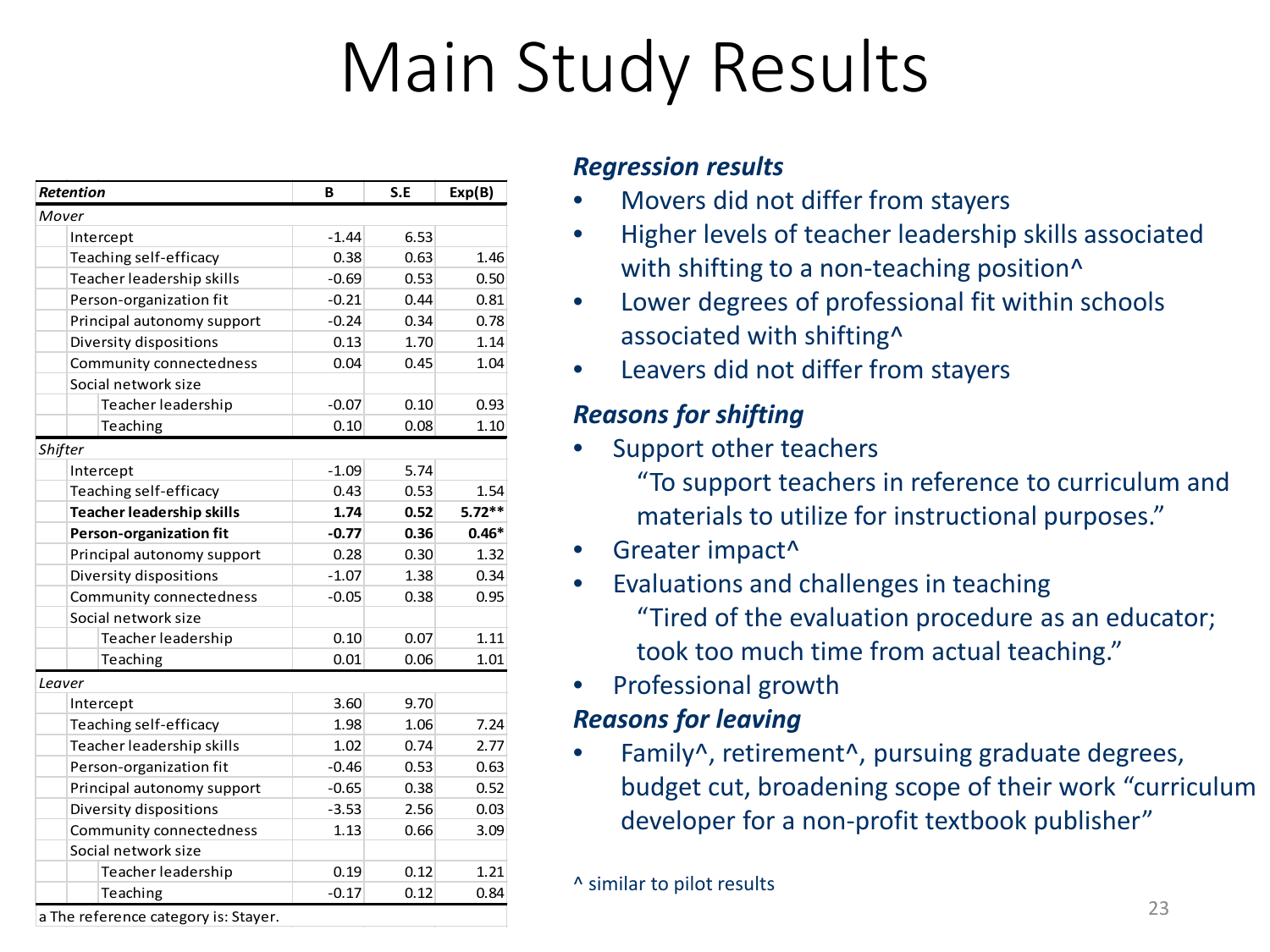# Q&A and Discussion (Part III)

- Shifting to a non-teaching position
	- Leadership skills
	- Teacher-school fit
- Reasons for shifting
- Reasons for leaving
- Questions? Feedback?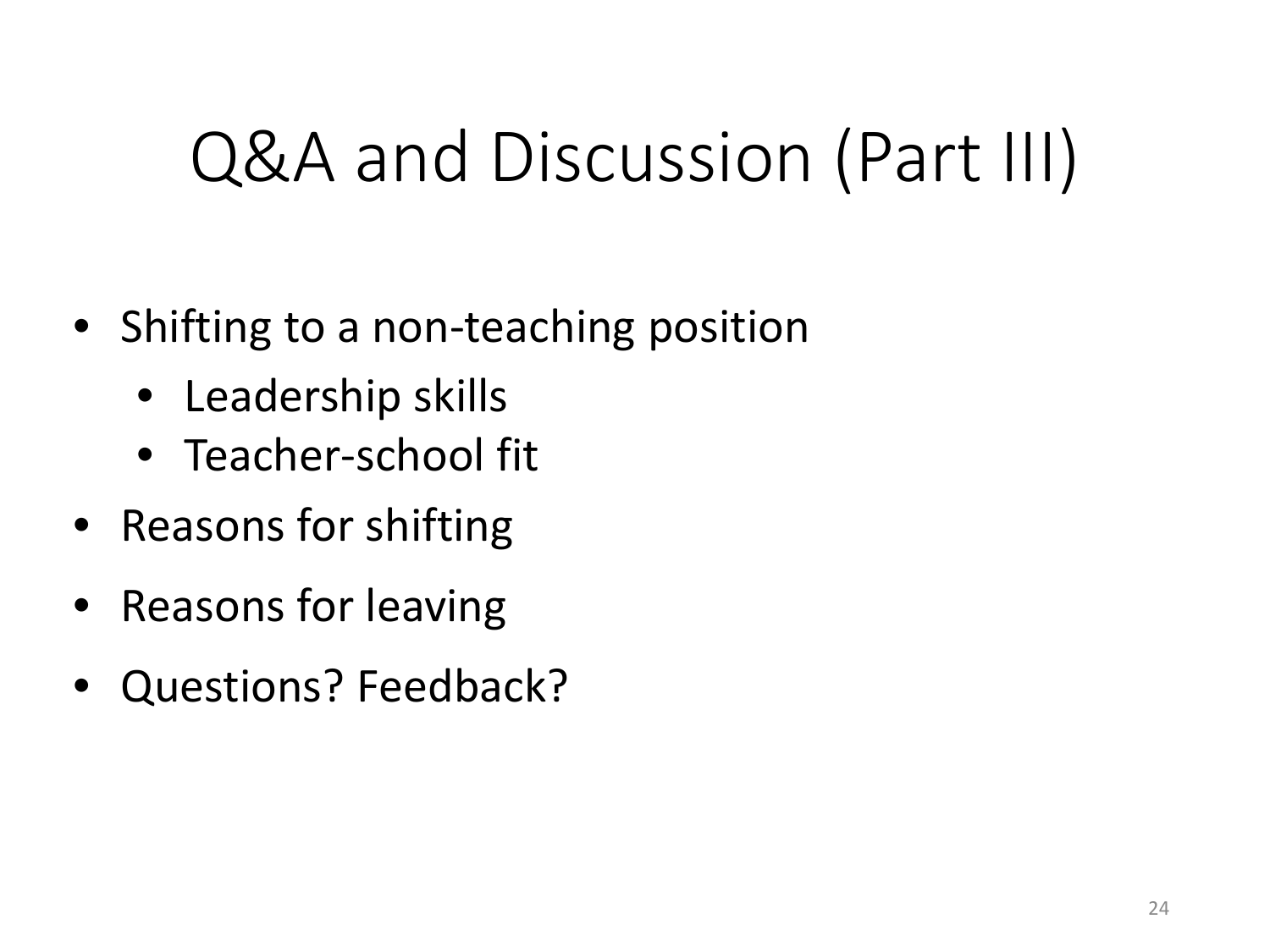### 4. Interviews

- Protocols developed in Fall 2021
- Four versions based on retention status
	- Protocol A Stayer
	- Protocol B Mover
	- Protocol C Shifter
	- Protocol D Leaver
- Two sets of questions based on MTF status
	- Protocol M MTF
	- Protocol N Non-MTF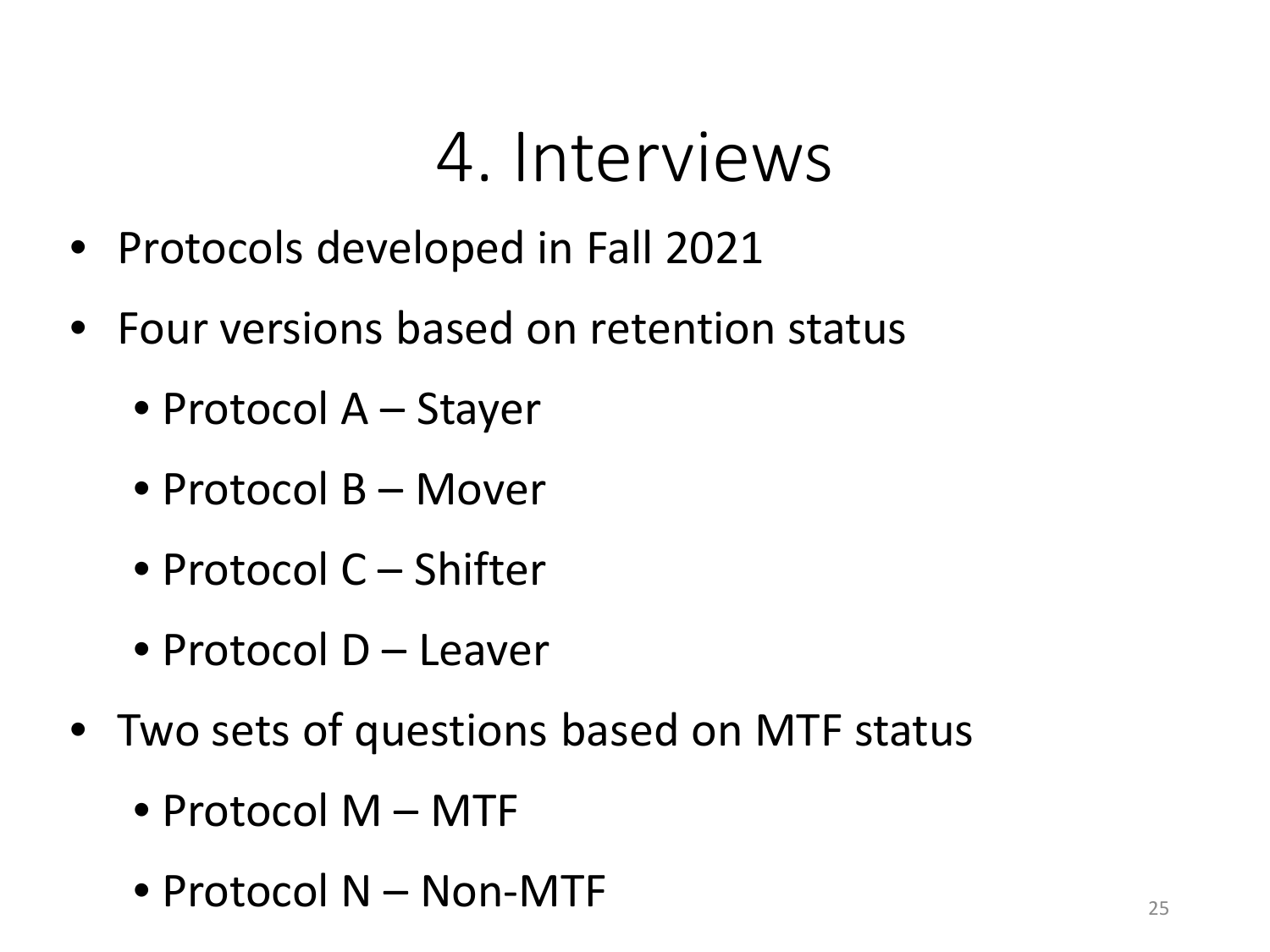### Pilot Interviews

- Eight pilot interviews conducted in December and January for each possible scenario (4x2, retentionstatus by MTF-status) with Houston-area teachers except for an MTF-leaver
- Interviews took more than 1 hour
- Protocols revised
	- Some redundant questions eliminated
	- Some questions did not directly relate to research questions
	- Re-ordering of questions (smoother intro and flow)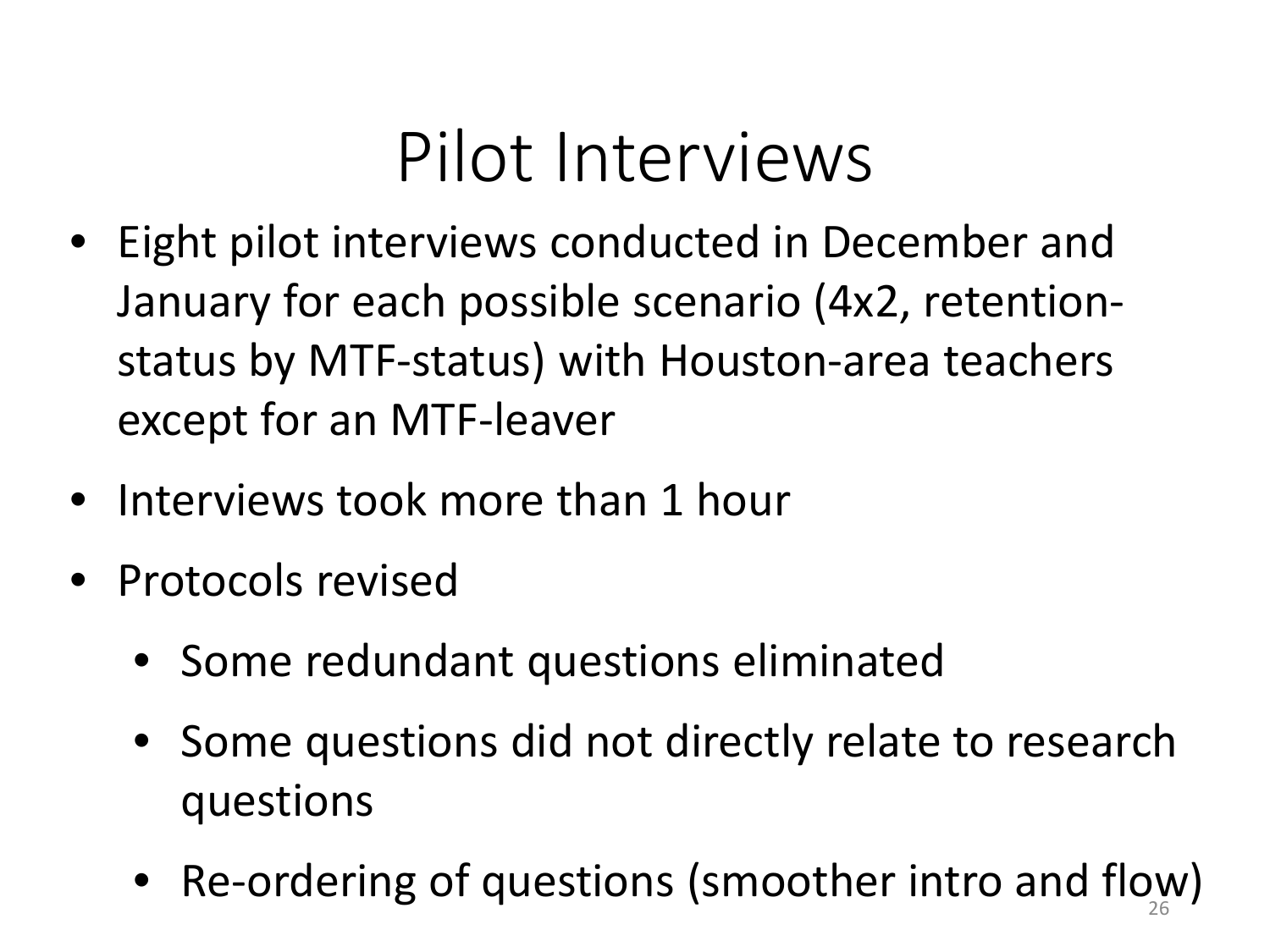### Main Interviews

- Interview training completed in early February
- Interviewee selection completed
	- o About 40% of survey takers (66 teachers)
	- o Selected considering retention-status and MTFstatus
- Interviews ongoing: March through May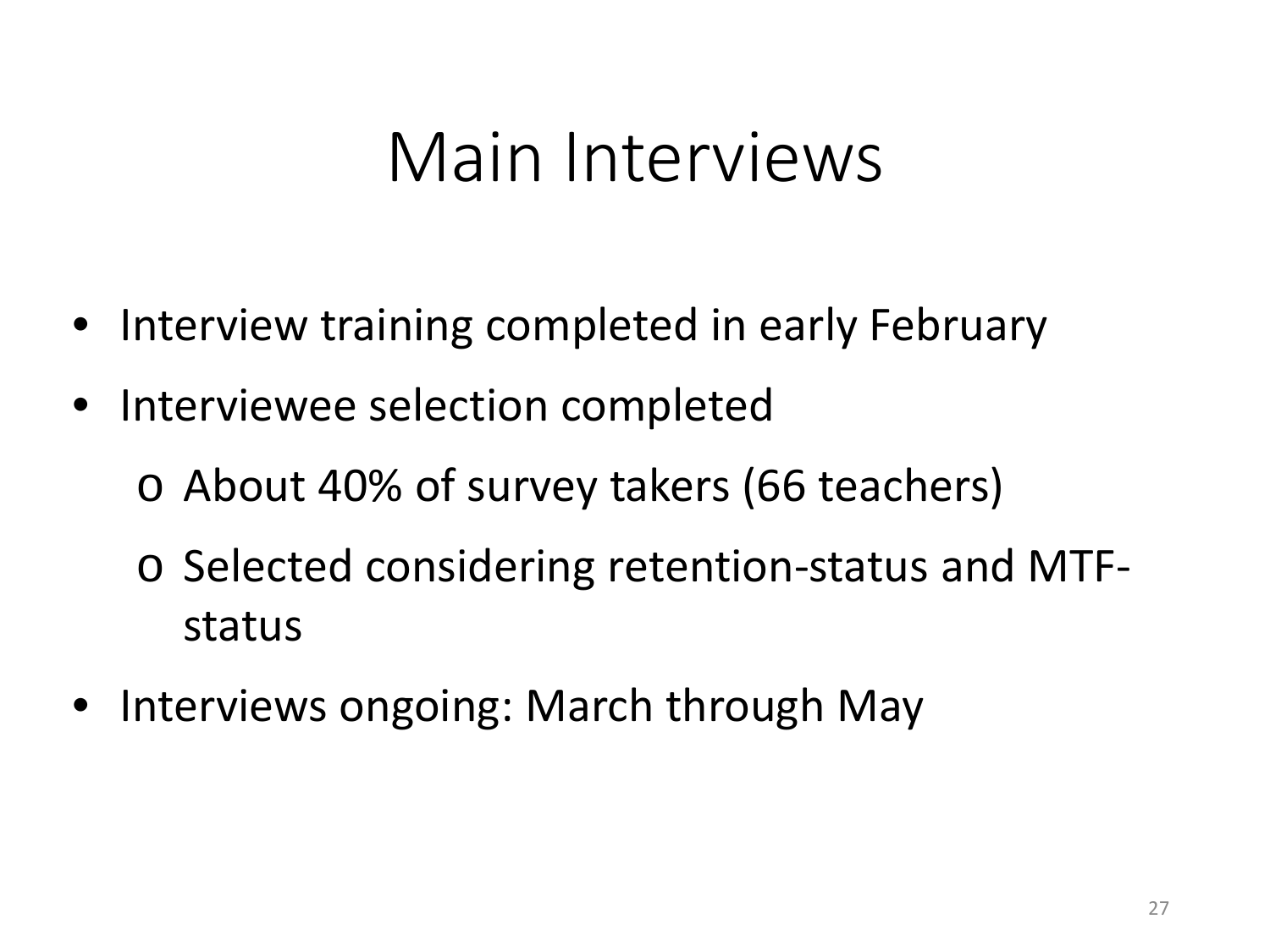# Q&A and Discussion (Part IV)

- After the interviews:
	- Transcription (software etc.)
	- **Coding**
- Future studies
- What do you do after the Noyce MTF grant? (e.g., keeping connections, MTF network, supporting retention)